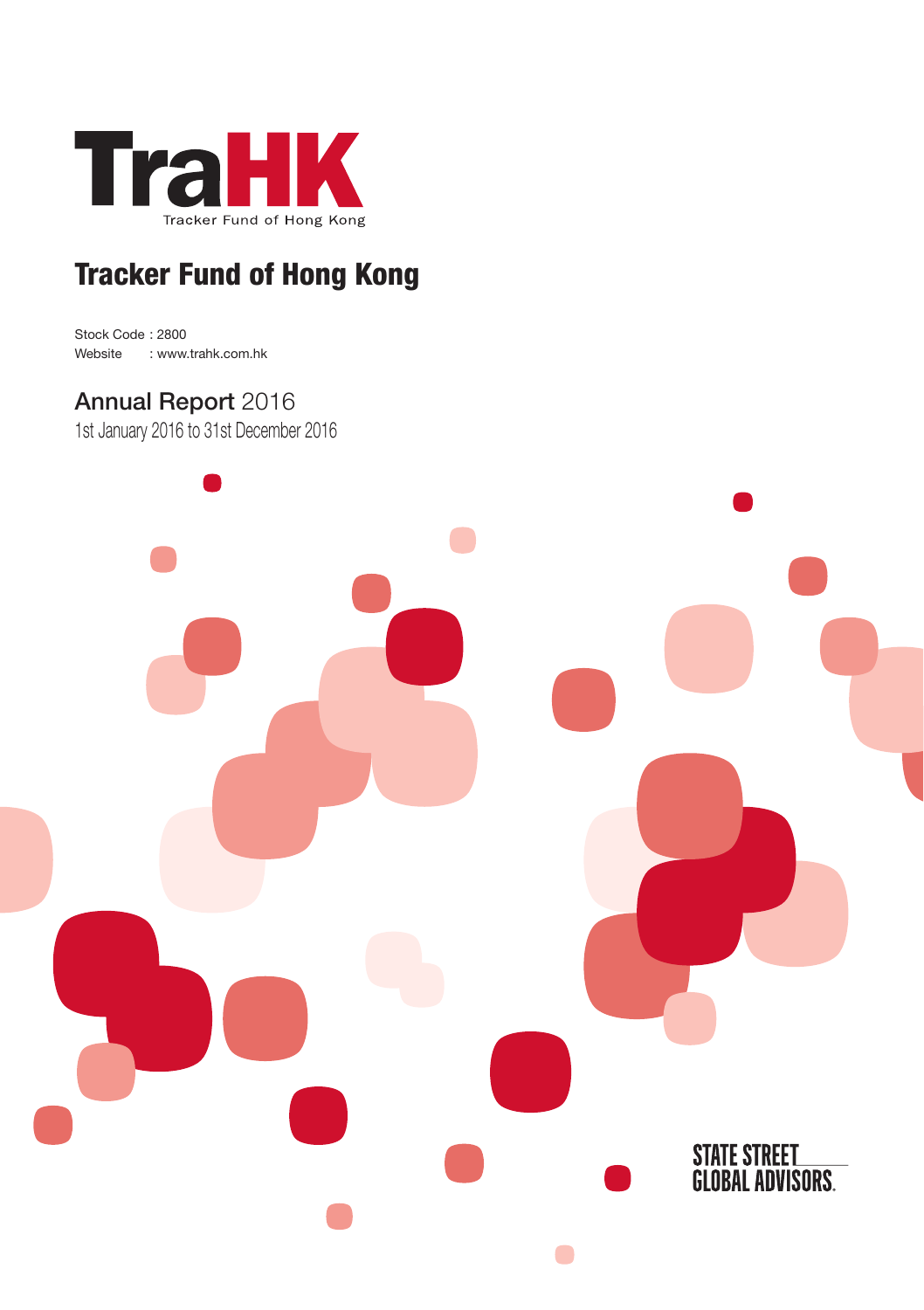Annual Report 2016

# **Contents**

- Statement of Responsibilities of the Manager and the Trustee 2
- Report of the Trustee to the Unitholders of Tracker Fund of Hong Kong 3
	- Independent Auditor's Report 4
		- Statement of Net Assets 8
	- Statement of Comprehensive Income 9
- Statement of Changes in Net Assets Attributable to Holders of Redeemable Units 10
	- Statement of Cash Flows 11
	- Notes to the Financial Statements 12
		- Investment Portfolio (Unaudited) 29
	- Statement of Movements in Investment Portfolio (Unaudited) 31
		- Performance Record (Unaudited) 33
		- Administration and Management 34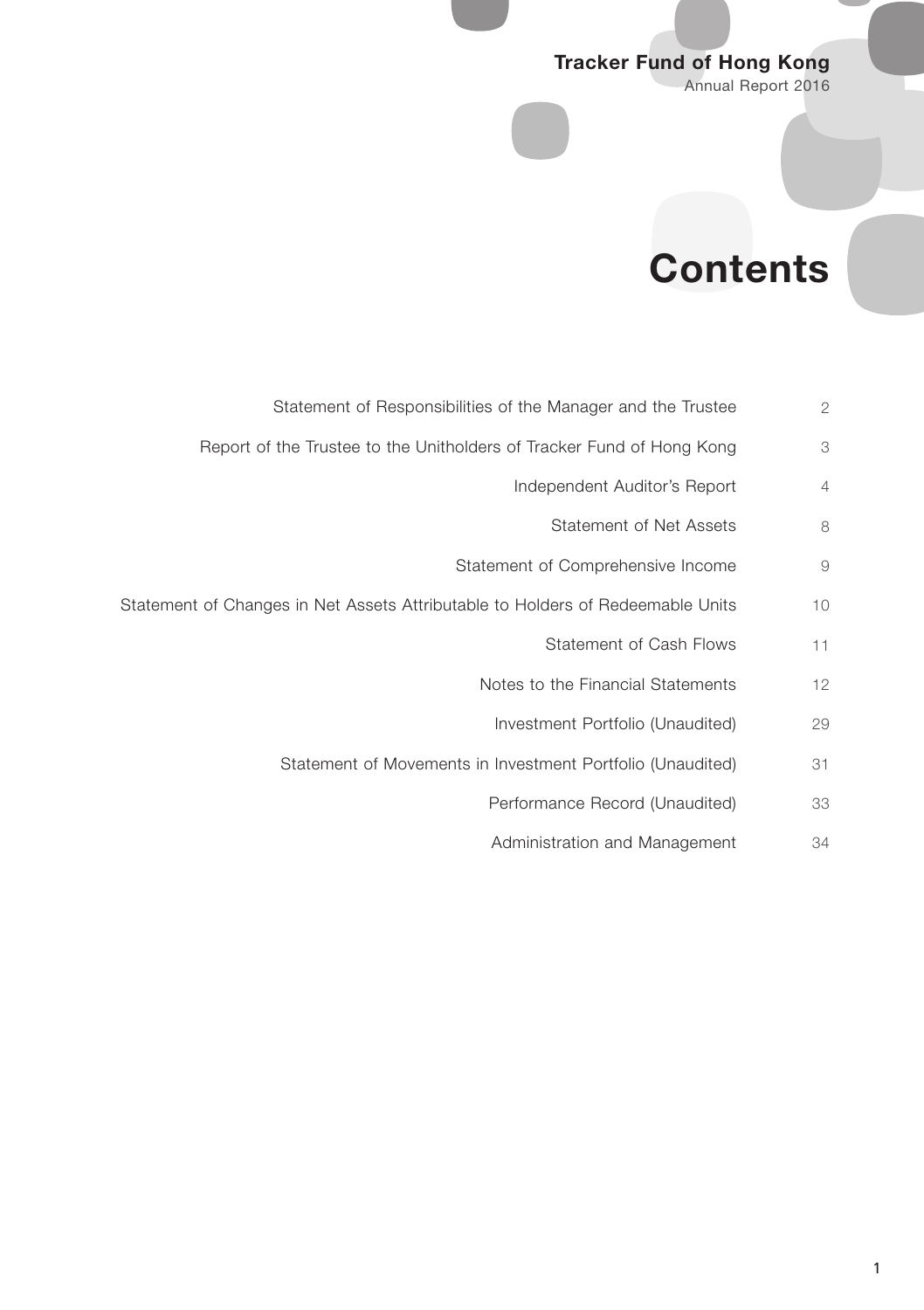Annual Report 2016

### **STATEMENT OF RESPONSIBILITIES OF THE MANAGER AND THE TRUSTEE**

#### **Manager's responsibilities**

The Manager of Tracker Fund of Hong Kong (the "Fund") is required by the Code on Unit Trusts and Mutual Funds established by the Securities and Futures Commission of Hong Kong (the "SFC Code") and the Trust Deed dated 23rd October 1999, as amended or supplemented from time to time (the "Trust Deed") to prepare financial statements for each annual accounting year which give a true and fair view of the financial position of the Fund at the end of that year and of the transactions for the year then ended. In respect of these financial statements the Manager is required to:

- select suitable accounting policies and then apply them consistently;
- make judgments and estimates that are prudent and reasonable; and
- prepare or arrange for the preparation of the financial statements on the basis that the Fund will continue in operation unless it is inappropriate to presume this.

The Manager is also required to manage the Fund in accordance with the Trust Deed and take reasonable steps for the prevention and detection of fraud and other irregularities.

#### **Trustee's responsibilities**

The Trustee of the Fund is required to:

- take reasonable care to ensure that the Fund is managed by the Manager in accordance with the Trust Deed and that the investment and borrowing powers are complied with;
- satisfy itself that accounting and other related records have been maintained;
- safeguard the assets of the Fund; and
- report to the Unitholders for each annual accounting year on the conduct of the Manager in the management of the Fund.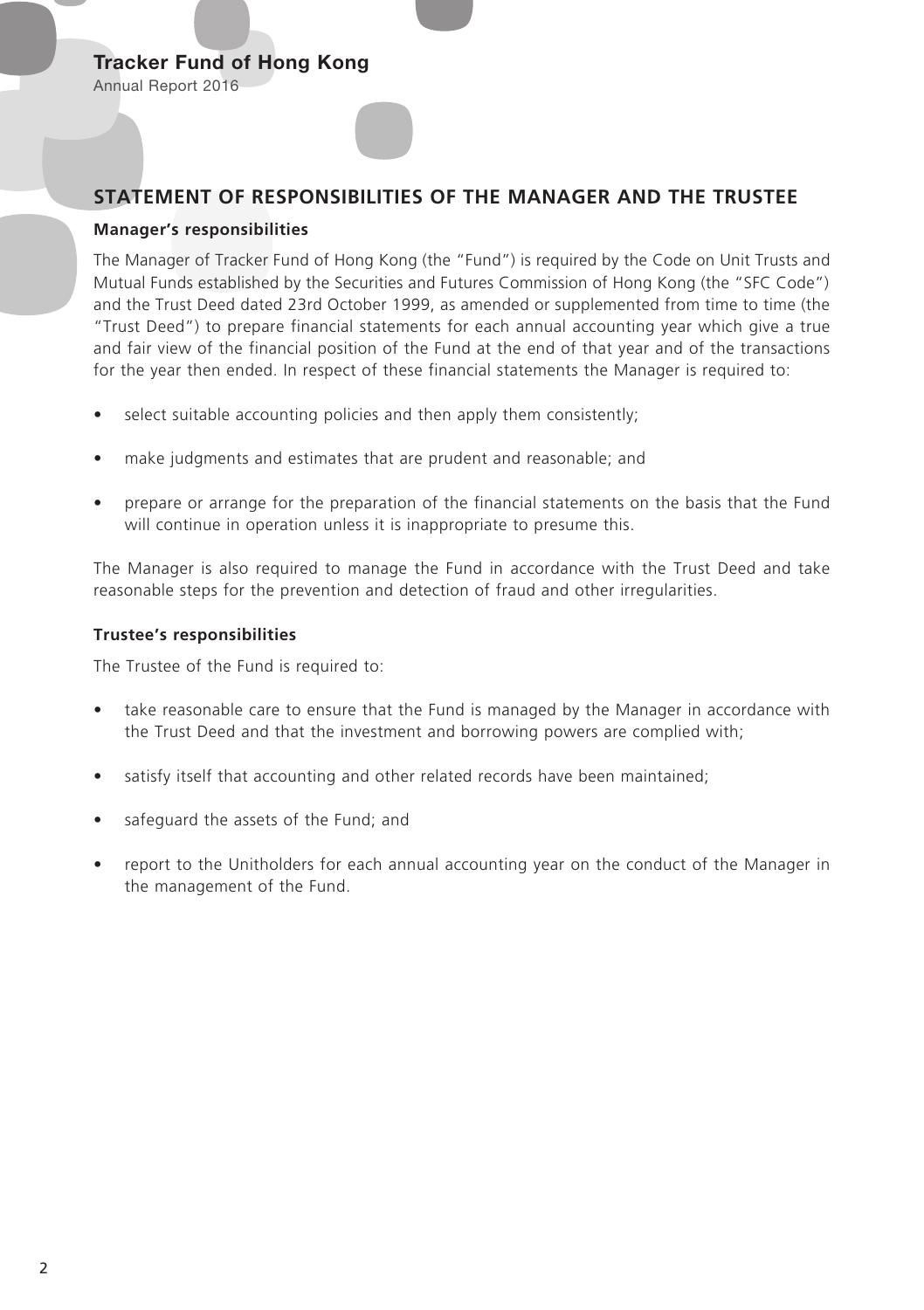Annual Report 2016

### **REPORT OF THE TRUSTEE TO THE UNITHOLDERS OF TRACKER FUND OF HONG KONG**

We hereby confirm that, in our opinion, the Manager has, in all material respects, managed the Fund in accordance with the provisions of the Trust Deed for the year ended 31st December 2016.

**For and on behalf of State Street Bank and Trust Company, the Trustee**

(authorized signature(s)) 18th April 2017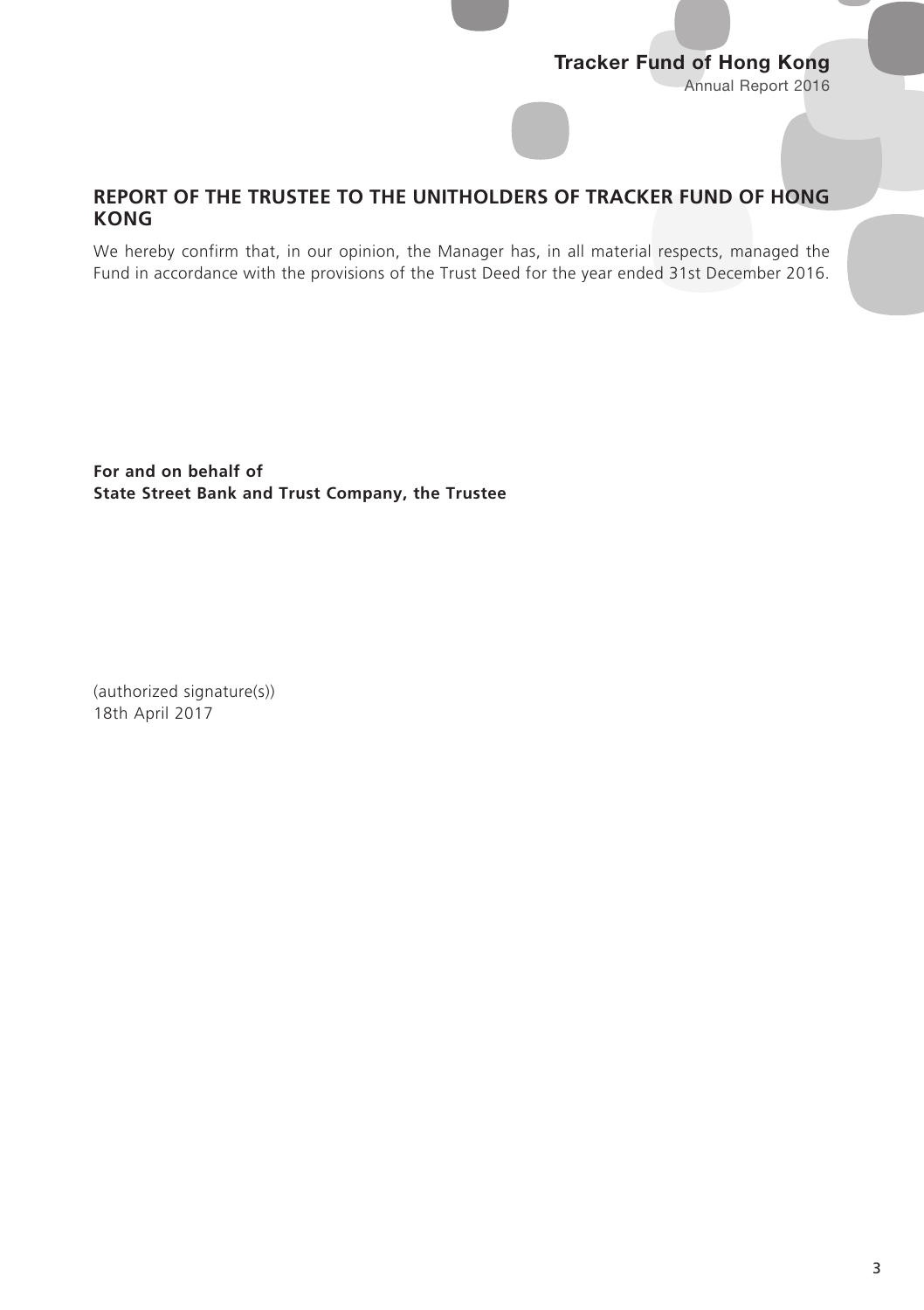Annual Report 2016

### **INDEPENDENT AUDITOR'S REPORT**

To the Unitholders of Tracker Fund of Hong Kong (the "Fund")

### **Report on the Audit of the Financial Statements**

### **Opinion**

*What we have audited*

The financial statements of Tracker Fund of Hong Kong (the "Fund") set out on pages 8 to 28, which comprise:

- the Statement of Net Assets as at 31st December 2016;
- the Statement of Comprehensive Income for the year then ended:
- the Statement of Changes in Net Assets Attributable to Holders of Redeemable Units for the year then ended;
- the Statement of Cash Flows for the year then ended; and
- the notes to the financial statements, which include a summary of significant accounting policies.

#### *Our opinion*

In our opinion, the financial statements give a true and fair view of the financial position of the Fund as at 31st December 2016, and of its financial transactions and its cash flows for the year then ended in accordance with Hong Kong Financial Reporting Standards ("HKFRSs") issued by the Hong Kong Institute of Certified Public Accountants ("HKICPA").

### **Basis for Opinion**

We conducted our audit in accordance with Hong Kong Standards on Auditing ("HKSAs") issued by the HKICPA. Our responsibilities under those standards are further described in the Auditor's Responsibilities for the Audit of the Financial Statements section of our report.

We believe that the audit evidence we have obtained is sufficient and appropriate to provide a basis for our opinion.

#### *Independence*

We are independent of the Fund in accordance with the HKICPA's Code of Ethics for Professional Accountants (the "Code"), and we have fulfilled our other ethical responsibilities in accordance with the Code.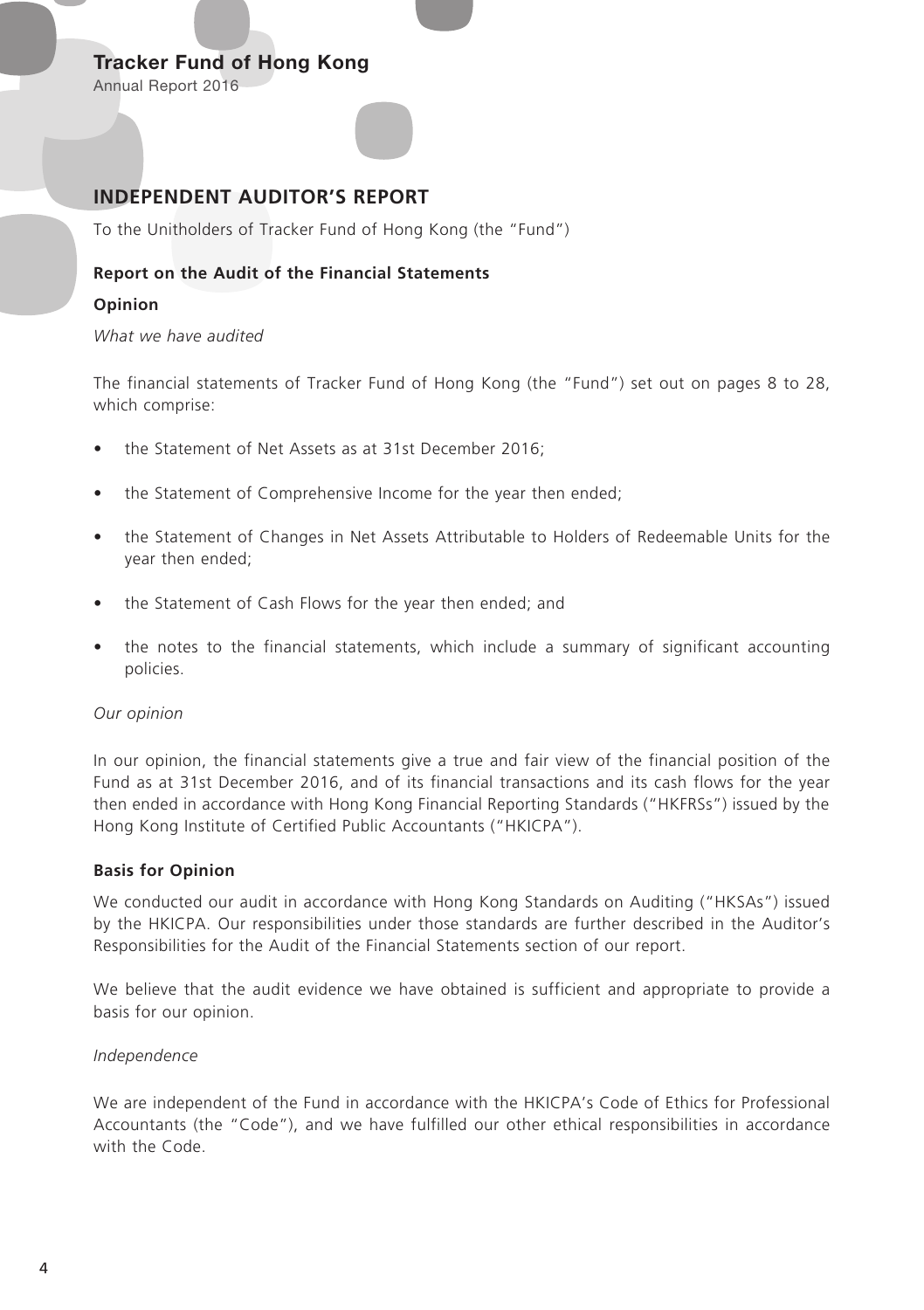Annual Report 2016

### **INDEPENDENT AUDITOR'S REPORT**

To the Unitholders of Tracker Fund of Hong Kong (the "Fund") (Continued)

#### **Key Audit Matters**

Key audit matters are those matters that, in our professional judgment, were of most significance in our audit of the financial statements of the current period. These matters were addressed in the context of our audit of the financial statements as a whole, and in forming our opinion thereon, and we do not provide a separate opinion on these matters.

The key audit matter identified in our audit is related to valuation and existence of investments.

| <b>Key Audit Matter</b>                                                                                                  | How our audit addressed the<br><b>Key Audit Matter</b>                                                                                   |
|--------------------------------------------------------------------------------------------------------------------------|------------------------------------------------------------------------------------------------------------------------------------------|
| Valuation and existence of investments                                                                                   | Valuation of listed investments                                                                                                          |
| <b>Listed investments</b>                                                                                                | We tested the valuation of all listed equities                                                                                           |
| The investments as at 31st December<br>2016 comprised listed equities valued at<br>HK\$80,326,608,461. We focused on the | by agreeing the prices used in the valuation to<br>independent third party sources. We found no<br>material exceptions from our testing. |
| valuation and existence of listed investments<br>because they represent the principal element                            | <b>Existence of investments</b>                                                                                                          |
| of the net asset value as disclosed on the<br>Statement of Net Assets in the financial<br>statements.                    | We tested the existence of the holdings of<br>all investments by obtaining independent<br>confirmation from the Fund's custodian. Based  |

The disclosure of the valuation of listed investments is detailed in note 12 to the financial statements.

on the procedures we performed, we found the Fund's holdings of investments to be in agreement with the confirmation received.

#### **Other Information**

The other information comprises all of the information included in the annual report other than the financial statements and our auditor's report thereon. The manager of the Fund (the "Manager") is responsible for the other information, except the report of the trustee to the unitholders, which the trustee of the Fund (the "Trustee") is responsible to issue.

Our opinion on the financial statements does not cover the other information and we do not express any form of assurance conclusion thereon.

In connection with our audit of the financial statements, our responsibility is to read the other information and, in doing so, consider whether the other information is materially inconsistent with the financial statements or our knowledge obtained in the audit or otherwise appears to be materially misstated.

If, based on the work we have performed, we conclude that there is a material misstatement of this other information, we are required to report that fact. We have nothing to report in this regard.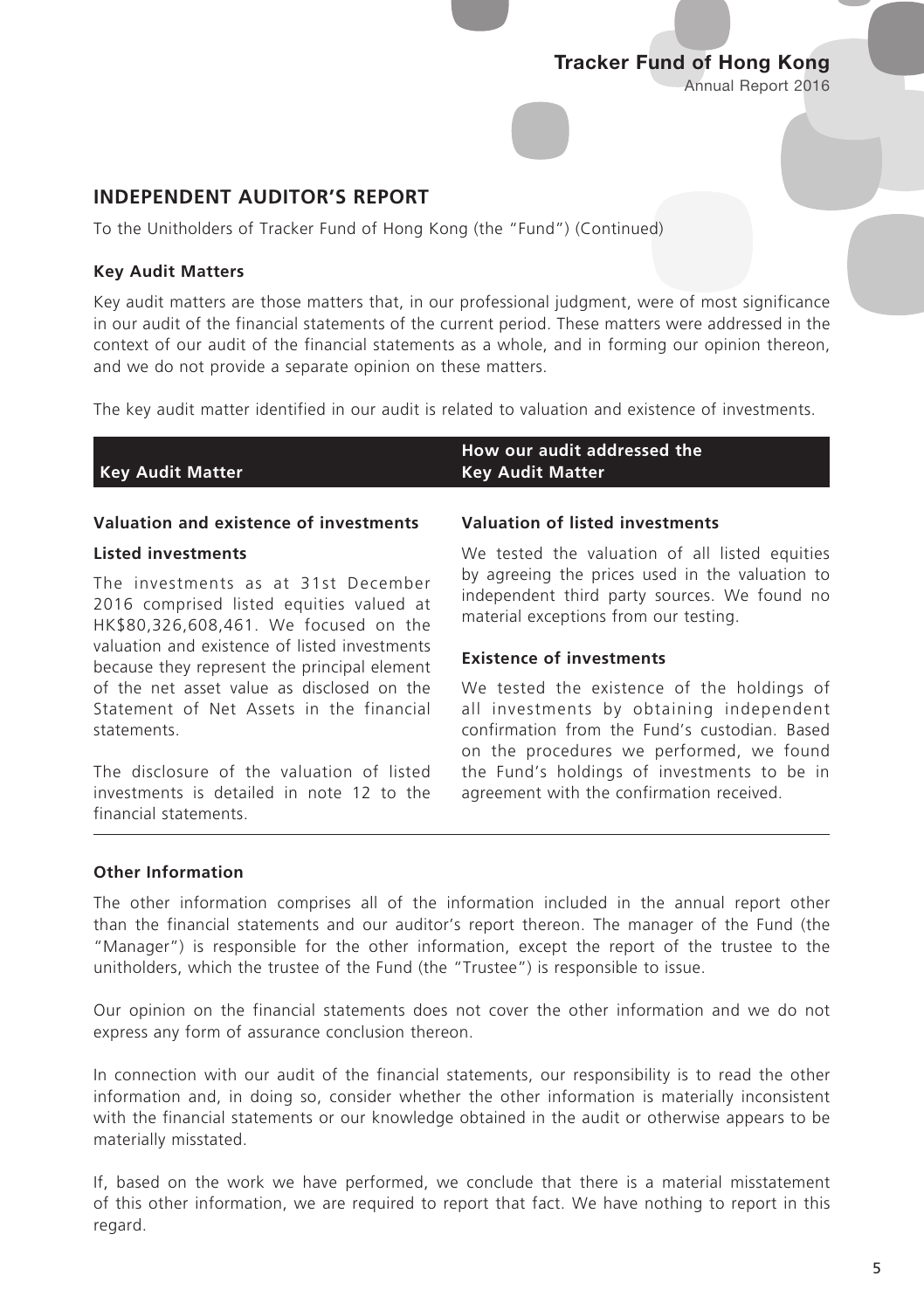Annual Report 2016

### **INDEPENDENT AUDITOR'S REPORT**

To the Unitholders of Tracker Fund of Hong Kong (the "Fund") (Continued)

### **Responsibilities of Manager for the Financial Statements**

The Manager of the Fund is responsible for the preparation of the financial statements that give a true and fair view in accordance with HKFRSs issued by the HKICPA, and for such internal control as the Manager determines is necessary to enable the preparation of financial statements that are free from material misstatement, whether due to fraud or error.

In preparing the financial statements, the Manager of the Fund is responsible for assessing the Fund's ability to continue as a going concern, disclosing, as applicable, matters related to going concern and using the going concern basis of accounting unless the Manager either intends to liquidate the Fund or to cease operations, or have no realistic alternative but to do so.

In addition, the Manager of the Fund is required to ensure that the financial statements have been properly prepared in accordance with the relevant provisions of the Trust Deed dated 23rd October 1999, as amended or supplemented from time to time (the "Trust Deed") and the relevant disclosure provisions of Appendix E of the Code on Unit Trusts and Mutual Funds issued by the Hong Kong Securities and Futures Commission (the "SFC Code").

### **Auditor's Responsibilities for the Audit of the Financial Statements**

Our objectives are to obtain reasonable assurance about whether the financial statements as a whole are free from material misstatement, whether due to fraud or error, and to issue an auditor's report that includes our opinion. We report our opinion solely to you, as a body, and for no other purpose. We do not assume responsibility towards or accept liability to any other person for the contents of this report. Reasonable assurance is a high level of assurance, but is not a guarantee that an audit conducted in accordance with HKSAs will always detect a material misstatement when it exists. Misstatements can arise from fraud or error and are considered material if, individually or in the aggregate, they could reasonably be expected to influence the economic decisions of users taken on the basis of these financial statements. In addition, we are required to assess whether the financial statements of the Fund have been properly prepared, in all material respects, in accordance with the relevant provisions of the Trust Deed and the relevant disclosure provisions of Appendix E of the SFC Code.

As part of an audit in accordance with HKSAs, we exercise professional judgment and maintain professional scepticism throughout the audit. We also:

- Identify and assess the risks of material misstatement of the financial statements, whether due to fraud or error, design and perform audit procedures responsive to those risks, and obtain audit evidence that is sufficient and appropriate to provide a basis for our opinion. The risk of not detecting a material misstatement resulting from fraud is higher than for one resulting from error, as fraud may involve collusion, forgery, intentional omissions, misrepresentations, or the override of internal control.
- Obtain an understanding of internal control relevant to the audit in order to design audit procedures that are appropriate in the circumstances, but not for the purpose of expressing an opinion on the effectiveness of the Fund's internal control.
- Evaluate the appropriateness of accounting policies used and the reasonableness of accounting estimates and related disclosures made by the Manager.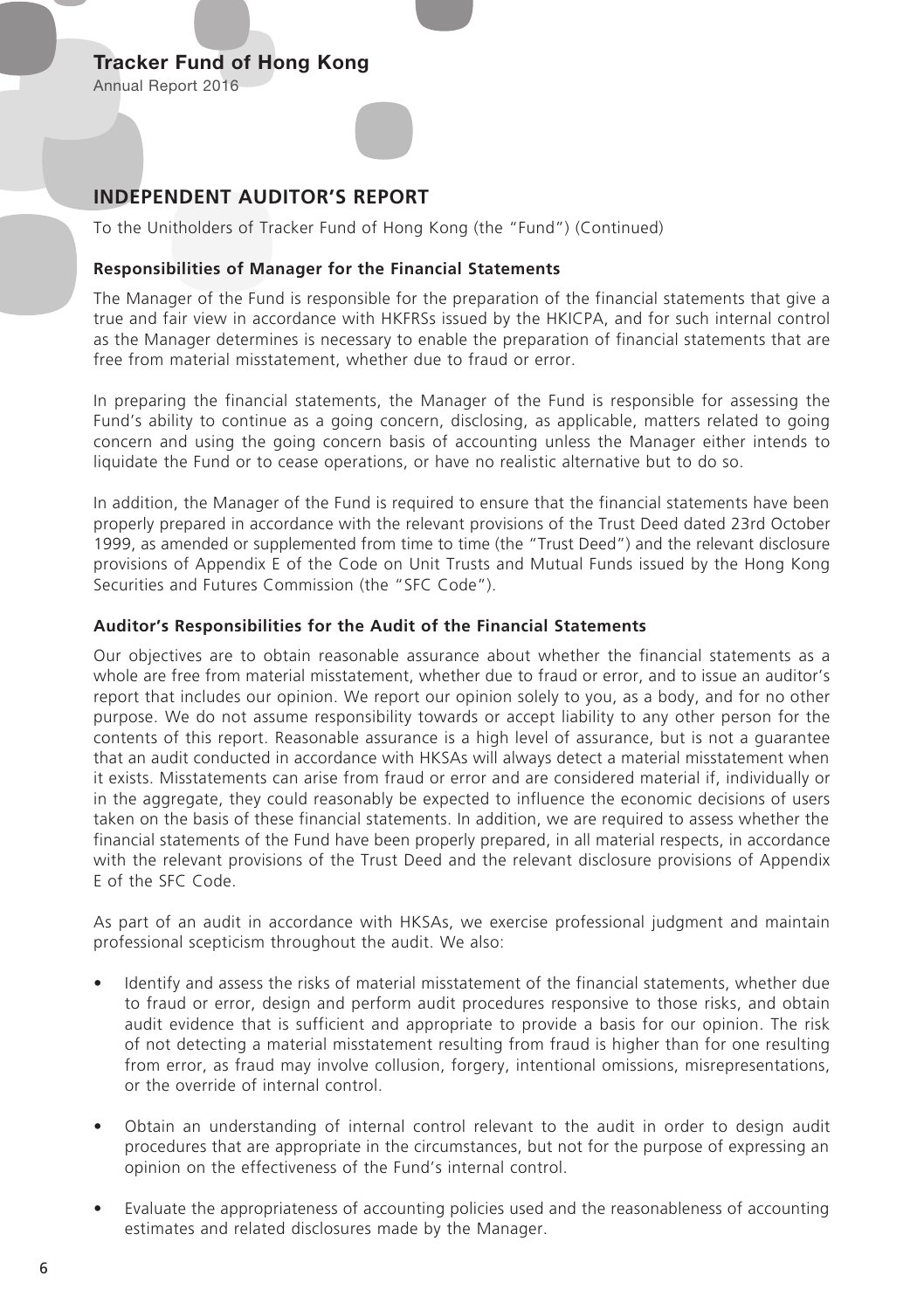Annual Report 2016

### **INDEPENDENT AUDITOR'S REPORT**

To the Unitholders of Tracker Fund of Hong Kong (the "Fund") (Continued)

#### **Auditor's Responsibilities for the Audit of the Financial Statements (Continued)**

- Conclude on the appropriateness of the Manager's use of the going concern basis of accounting and, based on the audit evidence obtained, whether a material uncertainty exists related to events or conditions that may cast significant doubt on the Fund's ability to continue as a going concern. If we conclude that a material uncertainty exists, we are required to draw attention in our auditor's report to the related disclosures in the financial statements or, if such disclosures are inadequate, to modify our opinion. Our conclusions are based on the audit evidence obtained up to the date of our auditor's report. However, future events or conditions may cause the Fund to cease to continue as a going concern.
- Evaluate the overall presentation, structure and content of the financial statements, including the disclosures, and whether the financial statements represent the underlying transactions and events in a manner that achieves fair presentation.

We communicate with the Manager regarding, among other matters, the planned scope and timing of the audit and significant audit findings, including any significant deficiencies in internal control that we identify during our audit.

We also provide the Manager with a statement that we have complied with relevant ethical requirements regarding independence, and to communicate with them all relationships and other matters that may reasonably be thought to bear on our independence, and where applicable, related safeguards.

From the matters communicated with the Manager, we determine those matters that were of most significance in the audit of the financial statements of the current period and are therefore the key audit matters. We describe these matters in our auditor's report unless law or regulation precludes public disclosure about the matter or when, in extremely rare circumstances, we determine that a matter should not be communicated in our report because the adverse consequences of doing so would reasonably be expected to outweigh the public interest benefits of such communication.

#### **Report on matters under the relevant provisions of the Trust Deed and the relevant disclosure provisions of Appendix E of the SFC Code**

In our opinion, the financial statements have been properly prepared, in all material respects, in accordance with the relevant provisions of the Trust Deed and the relevant disclosure provisions of Appendix E of the SFC Code.

The engagement partner on the audit resulting in this independent auditor's report is Amy Y.K. Yeung.

#### **PricewaterhouseCoopers** *Certified Public Accountants*

Hong Kong, 18th April 2017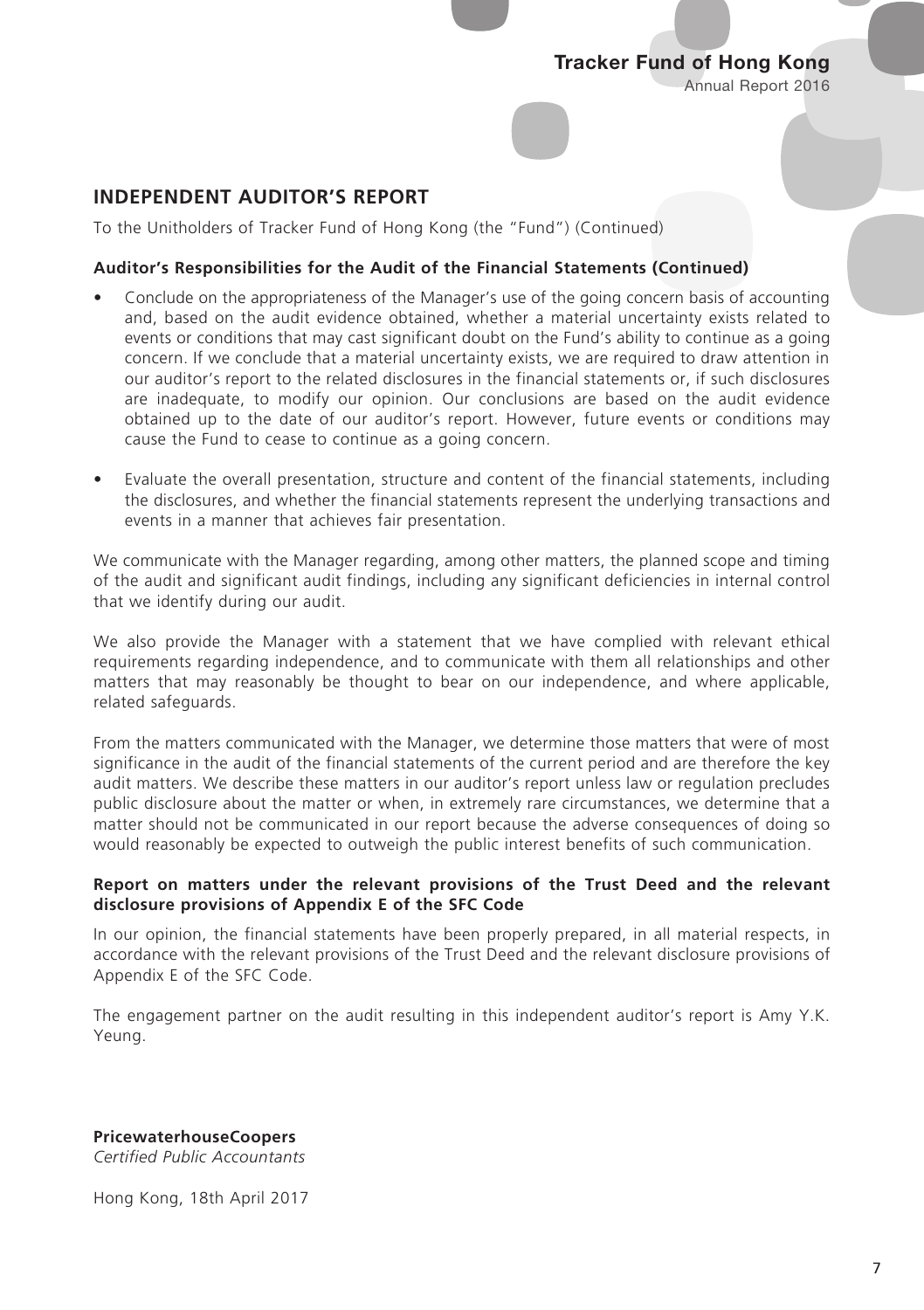Annual Report 2016

# **STATEMENT OF NET ASSETS**

*AS AT 31ST DECEMBER 2016*

|                                                                 | <b>Notes</b> | 2016<br>HK\$         | 2015<br>HK\$   |
|-----------------------------------------------------------------|--------------|----------------------|----------------|
| <b>Assets</b>                                                   |              |                      |                |
| <b>Current assets</b>                                           |              |                      |                |
| Investments                                                     | 12(b)        | 80,326,608,461       | 72,147,175,736 |
| Other accounts receivable and                                   |              |                      |                |
| prepayments                                                     |              | 198,465              | 114,651        |
| <b>Bank balances</b>                                            | 7(d)         | 198,445,374          | 256,943,653    |
| <b>Total assets</b>                                             |              | 80,525,252,300       | 72,404,234,040 |
| <b>Liabilities</b>                                              |              |                      |                |
| <b>Current liabilities</b>                                      |              |                      |                |
| Management fee payable                                          | 7(b)         | 6,967,036            | 6,442,788      |
| Trustee fee payable                                             | 7(c)         | 13,784,331           | 6,442,788      |
| Index license fee payable                                       | 8(c)         | 3,057,428            | 2,731,426      |
| Registrar fee payable                                           | 8(a)         | 289,913              | 281,776        |
| Professional fee payable                                        | 8(a)         | 40,000               | 240,384        |
| Other accounts payable and accruals                             |              | 1,615,302            | 1,373,836      |
| Liabilities (excluding net assets<br>attributable to holders of |              |                      |                |
| redeemable units)                                               |              | 25,754,010           | 17,512,998     |
| Net assets attributable to holders of                           |              |                      |                |
| redeemable units                                                | 5            | 80,499,498,290       | 72,386,721,042 |
| For and on behalf of                                            |              | For and on behalf of |                |

**State Street Bank and Trust Company, the Trustee**

**State Street Global Advisors Asia Limited, the Manager**

**(authorized signature(s)) (authorized signature(s))**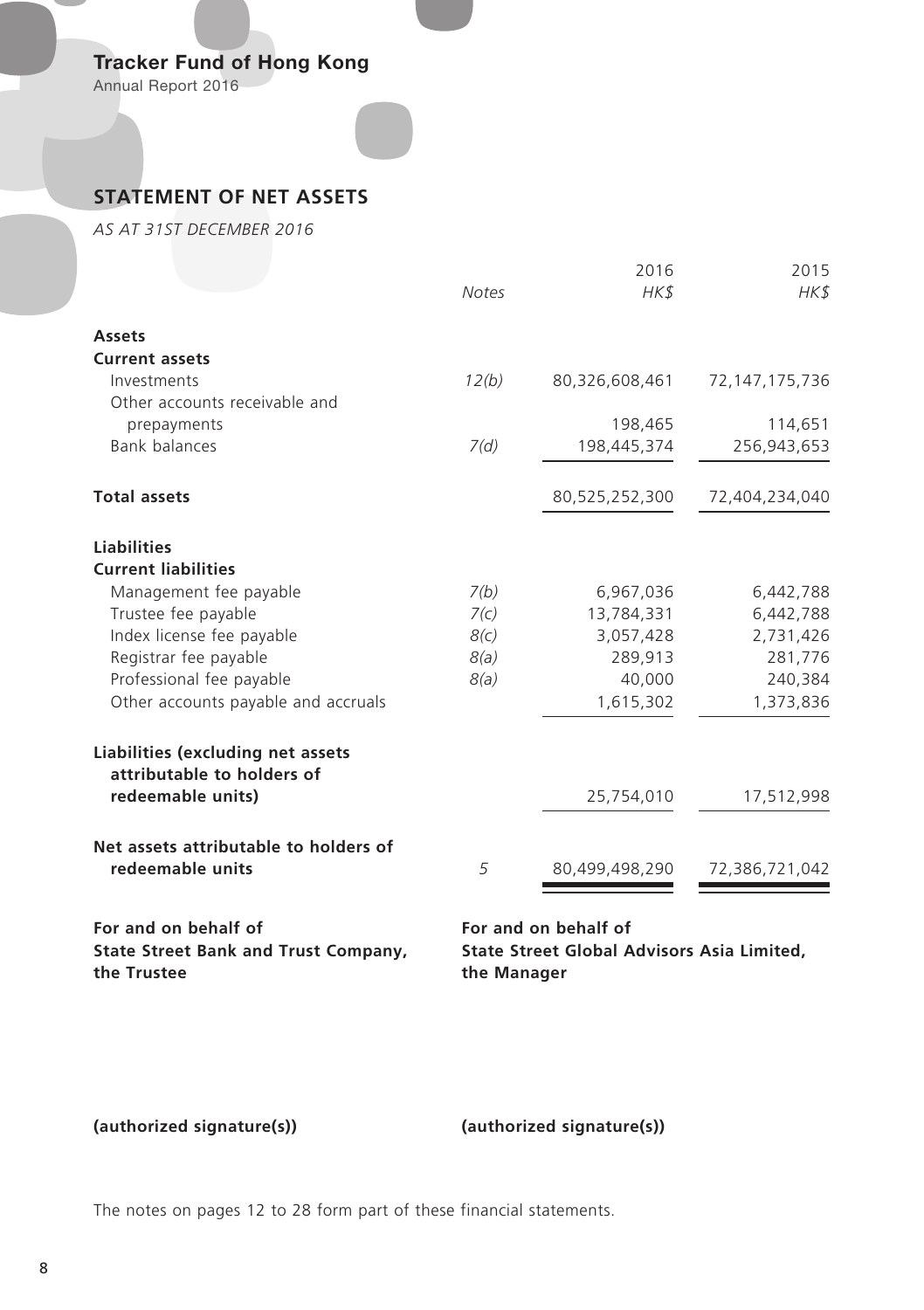Annual Report 2016

# **STATEMENT OF COMPREHENSIVE INCOME**

*FOR THE YEAR ENDED 31ST DECEMBER 2016*

|                                                                |               | 2016            | 2015               |
|----------------------------------------------------------------|---------------|-----------------|--------------------|
|                                                                | <b>Notes</b>  | HK\$            | HK\$               |
| Income                                                         |               |                 |                    |
| Dividends                                                      |               | 2,789,077,273   | 2,499,265,094      |
| Bank interest                                                  |               | 1,641,539       | 1,341,178          |
| Transaction fee                                                | 4(a)          | 1,965,000       | 1,800,000          |
| Other income                                                   | $4(b)$ , 7(d) | 4,116,961       | 3,862,158          |
| Net gain/(loss) on investments                                 | 3             | 708,711,663     | (6, 232, 622, 014) |
| Total investment income/(loss)                                 |               | 3,505,512,436   | (3,726,353,584)    |
| <b>Expenses</b>                                                |               |                 |                    |
| Management fee                                                 | 7(b)          | 26,874,257      | 25,360,675         |
| Trustee fee                                                    | 7(c)          | 26,743,218      | 25,360,675         |
| Index license fee                                              | 8(c)          | 11,311,061      | 10,707,179         |
| Transaction costs on investments                               |               | 16, 161, 961    | 12,185,591         |
| Registrar fee                                                  | 8(a)          | 1,838,271       | 1,822,392          |
| Publication and printing expenses                              |               | 1,263,218       | 1,716,691          |
| Conversion agent fee                                           | 8(b)          | 1,727,774       | 1,658,258          |
| Audit fee                                                      |               | 484,448         | 501,488            |
| Legal and other professional fees                              | 8(a)          | 413,905         | 860,384            |
| Bank charges                                                   |               | 477,033         | 618,090            |
| Other operating expenses                                       |               | 1,198,054       | 1,072,978          |
| <b>Total operating expenses</b>                                |               | 88,493,200      | 81,864,401         |
| <b>Operating profit/(loss)</b>                                 |               | 3,417,019,236   | (3,808,217,985)    |
| <b>Finance costs</b>                                           |               |                 |                    |
| Distributions to holders of                                    |               |                 |                    |
| redeemable units                                               | 13            | (2,661,494,150) | (2,479,133,925)    |
| Profit/(loss) after distributions and                          |               |                 |                    |
| before tax                                                     |               | 755,525,086     | (6, 287, 351, 910) |
| Withholding tax                                                | 6             | (113, 284, 432) | (111, 378, 319)    |
| Increase/(decrease) in net assets                              |               |                 |                    |
| attributable to holders of<br>redeemable units from operations |               | 642,240,654     | (6,398,730,229)    |
|                                                                |               |                 |                    |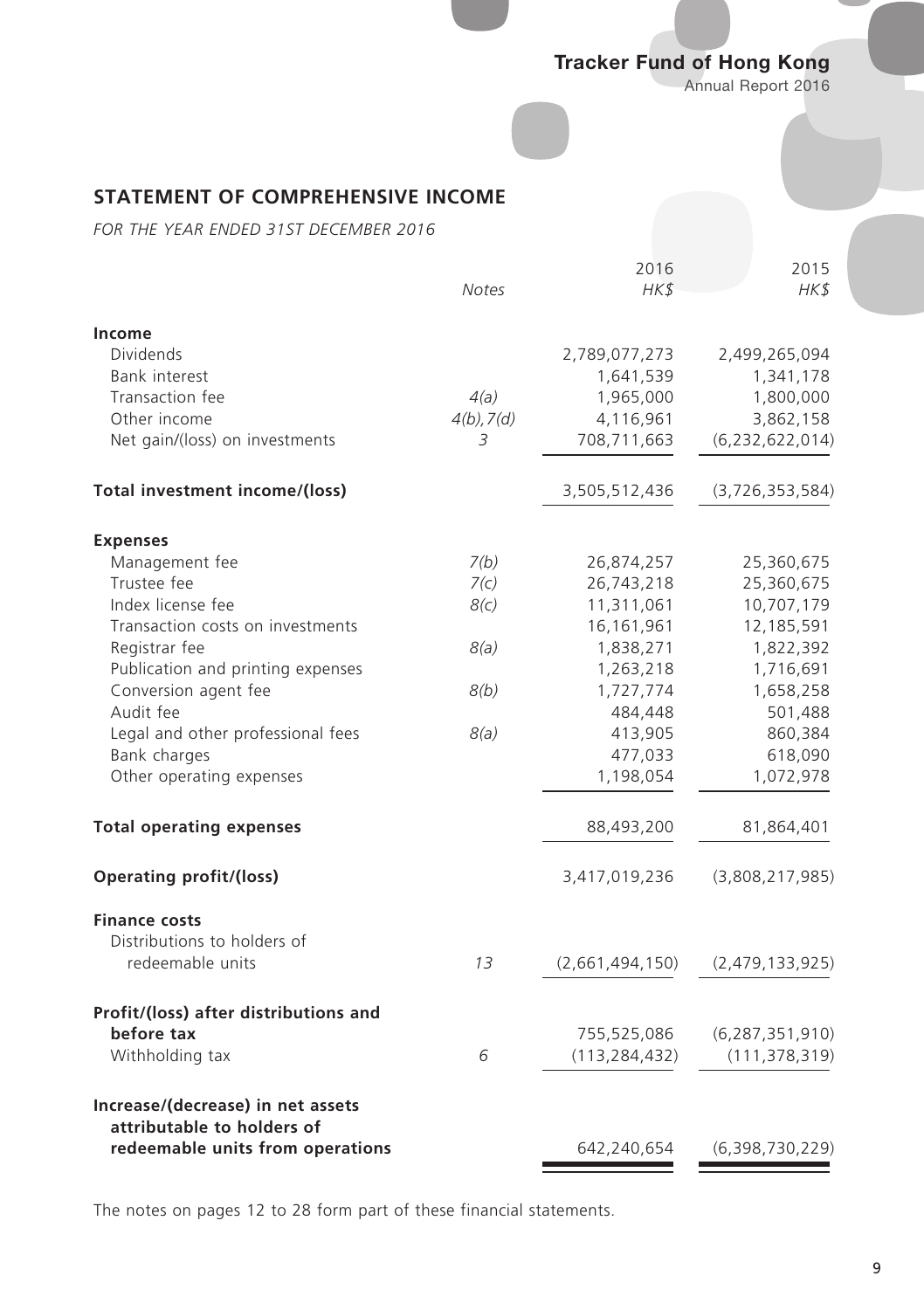Annual Report 2016

### **STATEMENT OF CHANGES IN NET ASSETS ATTRIBUTABLE TO HOLDERS OF REDEEMABLE UNITS**

*FOR THE YEAR ENDED 31ST DECEMBER 2016*

|                                                                                                     | <b>Notes</b> | 2016<br>HK\$                                                  | 2015<br>HK\$                                                  |
|-----------------------------------------------------------------------------------------------------|--------------|---------------------------------------------------------------|---------------------------------------------------------------|
| Net assets attributable to holders of<br>redeemable units at 1st January                            |              | 72,386,721,042                                                | 62,418,500,671                                                |
| Issue of units<br>$-$ In-kind<br>- Cash component                                                   | 9<br>9       | 27,771,239,767<br>273,917,178                                 | 45,218,273,332<br>612,431,187                                 |
|                                                                                                     |              | 28,045,156,945                                                | 45,830,704,519                                                |
| Redemption of units<br>$-$ In-kind<br>- Cash component                                              | 9<br>9       | (20, 285, 234, 450)<br>(289, 385, 901)<br>(20, 574, 620, 351) | (29, 171, 962, 981)<br>(291, 790, 938)<br>(29, 463, 753, 919) |
| Net issue/(redemption) of units                                                                     |              | 7,470,536,594                                                 | 16,366,950,600                                                |
| Increase/(decrease) in net assets attributable<br>to holders of redeemable units from<br>operations |              | 642,240,654                                                   | (6,398,730,229)                                               |
| Net assets attributable to holders of<br>redeemable units at 31st December                          |              | 80,499,498,290                                                | 72,386,721,042                                                |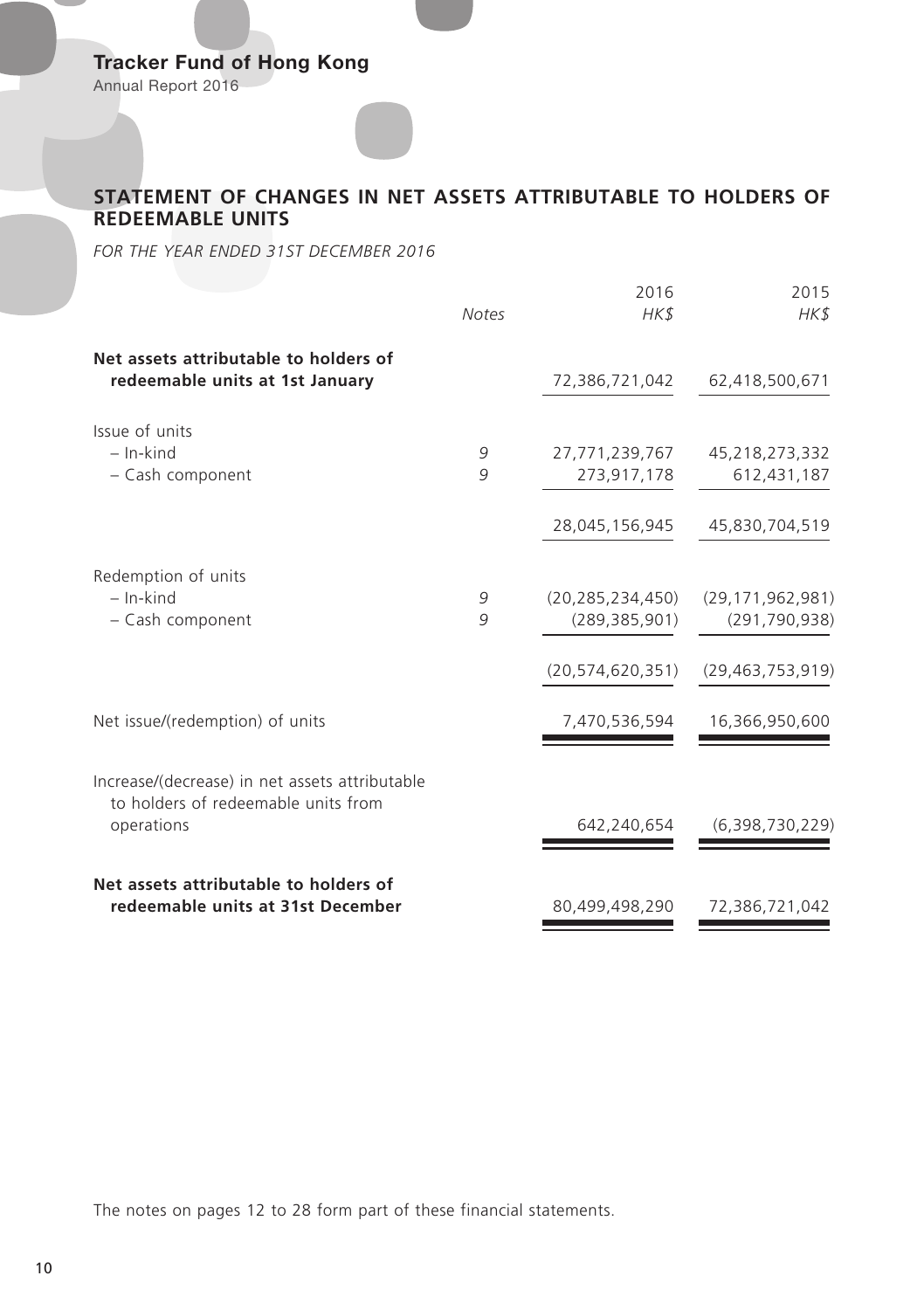Annual Report 2016

# **STATEMENT OF CASH FLOWS**

*FOR THE YEAR ENDED 31ST DECEMBER 2016*

|                                                                                                                                                                                                                                                                                                                                                                                                                                                                                           | <b>Notes</b>                    | 2016<br>HK\$                                                                                                                                                                                                                                          | 2015<br>HK\$                                                                                                                                                                                                                                 |
|-------------------------------------------------------------------------------------------------------------------------------------------------------------------------------------------------------------------------------------------------------------------------------------------------------------------------------------------------------------------------------------------------------------------------------------------------------------------------------------------|---------------------------------|-------------------------------------------------------------------------------------------------------------------------------------------------------------------------------------------------------------------------------------------------------|----------------------------------------------------------------------------------------------------------------------------------------------------------------------------------------------------------------------------------------------|
| Cash flows from operating activities                                                                                                                                                                                                                                                                                                                                                                                                                                                      |                                 |                                                                                                                                                                                                                                                       |                                                                                                                                                                                                                                              |
| Proceeds from sale of investments<br>Payments for purchase of investments<br>Dividends received<br>Bank interest received<br>Transaction fee received<br>Management fee paid<br>Trustee fee paid<br>Index license fee paid<br>Registrar fee paid<br>Publication and printing expenses paid<br>Transaction costs on investments paid<br>Conversion agent fee paid<br>Other income received<br>Bank charges paid<br>Legal and other professional fees paid<br>Other operating expenses paid | 9<br>9<br>7(d)                  | 5,574,165,835<br>(5,227,014,370)<br>2,343,925,631<br>1,561,044<br>1,965,000<br>(26, 350, 009)<br>(19, 401, 675)<br>(10, 985, 059)<br>(1,830,134)<br>(1,425,660)<br>(16, 161, 961)<br>(1,528,000)<br>323,597<br>(93, 532)<br>(614, 289)<br>(1,865,188) | 4,456,252,315<br>(4,373,073,169)<br>2,195,420,989<br>1,341,178<br>1,845,000<br>(24, 598, 024)<br>(24, 598, 024)<br>(10, 249, 589)<br>(1,680,736)<br>(1, 714, 572)<br>(12, 185, 591)<br>(1,692,000)<br>(590, 405)<br>(620,000)<br>(1,489,311) |
| Net cash generated from<br>operating activities                                                                                                                                                                                                                                                                                                                                                                                                                                           |                                 | 2,614,671,230                                                                                                                                                                                                                                         | 2,202,368,061                                                                                                                                                                                                                                |
| Cash flows from financing activities<br>Cash component received on issue of units<br>Cash component paid on                                                                                                                                                                                                                                                                                                                                                                               | 9                               | 273,917,178                                                                                                                                                                                                                                           | 612,431,187                                                                                                                                                                                                                                  |
| redemption of units<br>Interim distribution paid<br>Final distributions paid                                                                                                                                                                                                                                                                                                                                                                                                              | 9<br>$4(b)$ , 13<br>$4(b)$ , 13 | (289, 385, 901)<br>(553, 468, 141)<br>(2, 104, 232, 645)                                                                                                                                                                                              | (294, 519, 391)<br>(488, 927, 862)<br>(1,986,343,905)                                                                                                                                                                                        |
| Net cash used in financing activities                                                                                                                                                                                                                                                                                                                                                                                                                                                     |                                 | (2,673,169,509)                                                                                                                                                                                                                                       | (2, 157, 359, 971)                                                                                                                                                                                                                           |
| Net increase/(decrease) in cash and<br>cash equivalents<br>Cash and cash equivalents at the beginning                                                                                                                                                                                                                                                                                                                                                                                     |                                 | (58, 498, 279)                                                                                                                                                                                                                                        | 45,008,090                                                                                                                                                                                                                                   |
| of the year                                                                                                                                                                                                                                                                                                                                                                                                                                                                               |                                 | 256,943,653                                                                                                                                                                                                                                           | 211,935,563                                                                                                                                                                                                                                  |
| Cash and cash equivalents at the end of<br>the year                                                                                                                                                                                                                                                                                                                                                                                                                                       |                                 | 198,445,374                                                                                                                                                                                                                                           | 256,943,653                                                                                                                                                                                                                                  |
| Analysis of balances of cash and<br>cash equivalents:<br><b>Bank balances</b>                                                                                                                                                                                                                                                                                                                                                                                                             | 7(d)                            | 198,445,374                                                                                                                                                                                                                                           | 256,943,653                                                                                                                                                                                                                                  |
|                                                                                                                                                                                                                                                                                                                                                                                                                                                                                           |                                 |                                                                                                                                                                                                                                                       |                                                                                                                                                                                                                                              |

Please refer to note 9 for details of major non-cash transactions.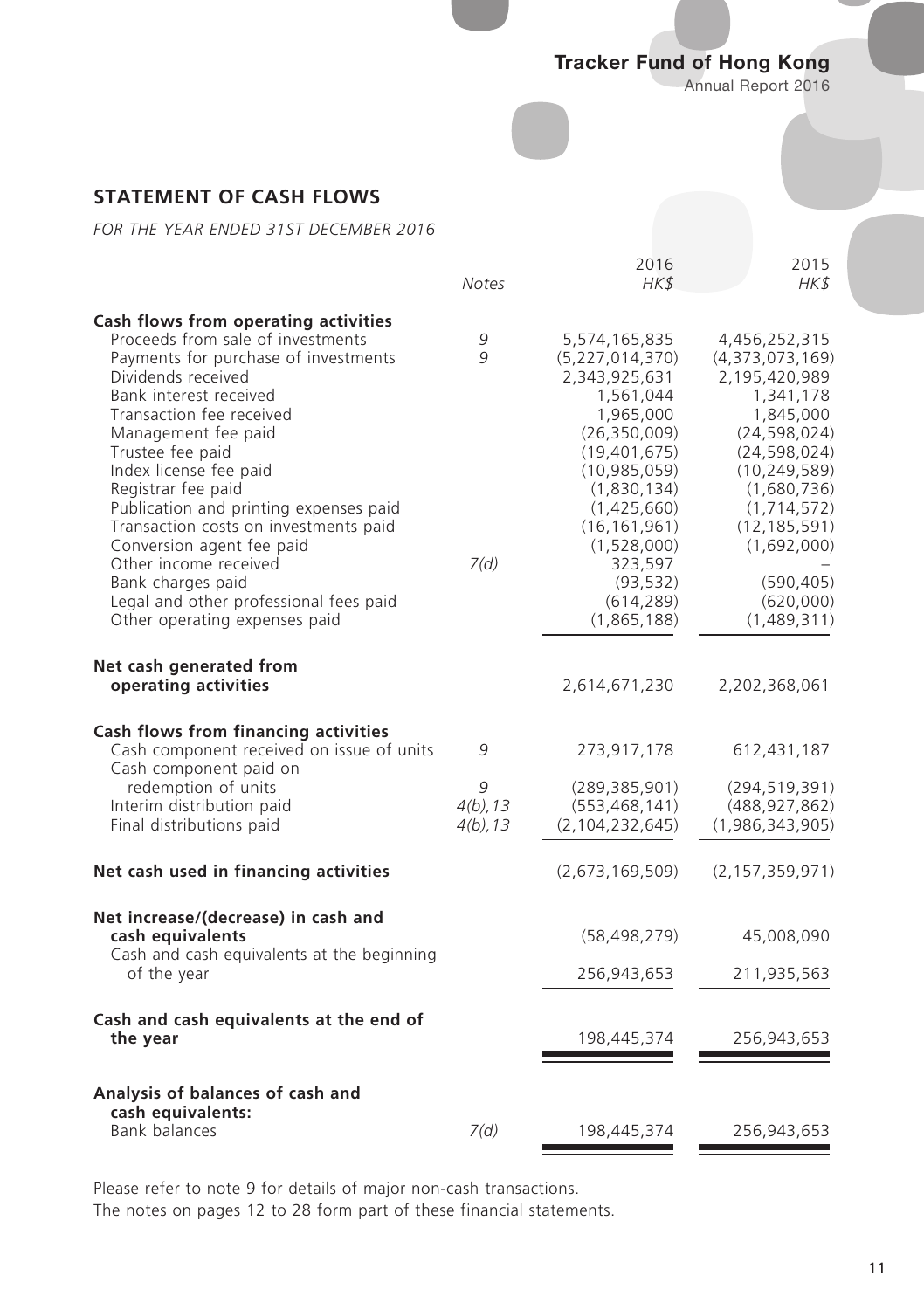Annual Report 2016

### **NOTES TO THE FINANCIAL STATEMENTS**

#### **1 General Information**

Tracker Fund of Hong Kong (the "Fund") is a unit trust which is governed by its Trust Deed dated 23rd October 1999, as amended or supplemented from time to time (the "Trust Deed"). The Fund is authorized by the Securities and Futures Commission of Hong Kong under Section 104(1) of the Hong Kong Securities and Futures Ordinance. The Fund is also listed on The Stock Exchange of Hong Kong Limited (a subsidiary of the Hong Kong Exchanges and Clearing Limited).

The manager and the trustee of the Fund are State Street Global Advisors Asia Limited (the "Manager") and State Street Bank and Trust Company (the "Trustee") respectively.

The Fund's objective is to provide investment results that closely correspond to the performance of the Hang Seng Index (the "Index").

#### **2 Summary of significant accounting policies**

The principal accounting policies applied in the preparation of these financial statements are set out below. These policies have been consistently applied to all the years presented, unless otherwise stated.

#### **(a) Basis of preparation**

The financial statements have been prepared in accordance with Hong Kong Financial Reporting Standards ("HKFRS") issued by the Hong Kong Institute of Certified Public Accountants ("HKICPA"). The financial statements have been prepared under the historical cost convention, as modified by the revaluation of financial assets and financial liabilities held at fair value through profit or loss.

The preparation of financial statements in conformity with HKFRS requires the Manager to make judgments, estimates and assumptions that affect the application of accounting policies and the reported amounts of assets and liabilities, income and expense. The estimates and associated assumptions are based on historical experience and various other factors that are believed to be reasonable under the circumstances, the results of which form the basis of making the judgments about carrying values of assets and liabilities that are not readily apparent from other sources. Actual results may differ from these estimates.

All references to net assets throughout the financial statements refer to net assets attributable to holders of redeemable units unless otherwise stated.

#### *Standards and amendments to existing standards effective 1st January 2016*

There are no standards, interpretations or amendments to existing standards that are effective for the first time for the financial year beginning 1st January 2016 that would be expected to have a material impact on the Fund.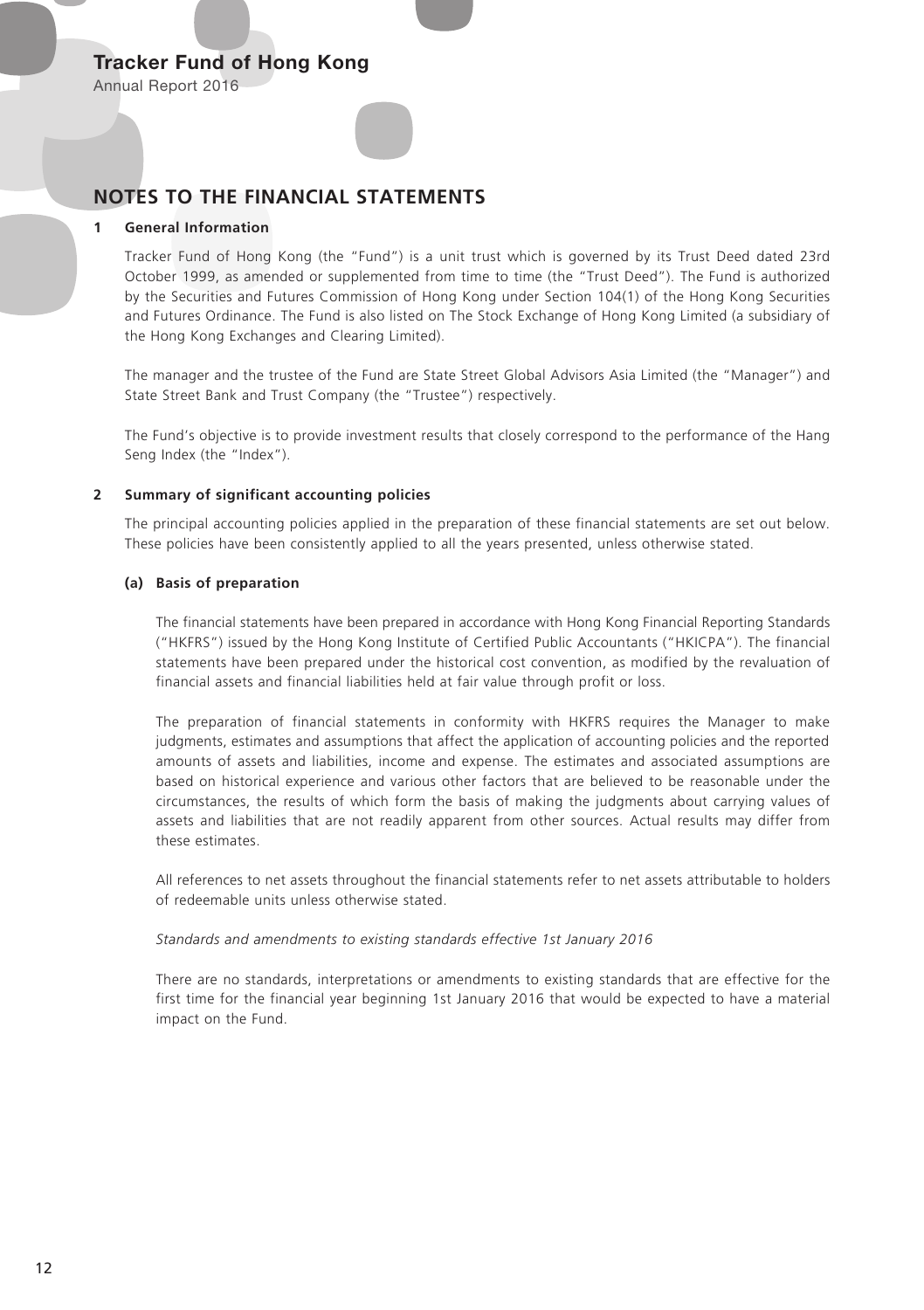Annual Report 2016

### **NOTES TO THE FINANCIAL STATEMENTS** (Continued)

#### **2 Summary of significant accounting policies** (Continued)

#### **(a) Basis of preparation** (Continued)

*New standards and amendments to standards that are relevant to the Fund but are not yet effective and have not been early adopted by the Fund*

Amendments to HKAS 7, this amendment is effective for annual periods beginning on or after 1st January 2017. Going forward, entities will be required to explain changes in their liabilities arising from financing activities. This includes changes arising from cash flows (e.g. drawdowns and repayments of borrowing(s) and non-cash changes such as acquisitions, disposals, accretion of interest and unrealized exchange differences. Changes in financial assets must be included in this disclosure if the cash flows were, or will be, included in cash flows from financing activities. This could be the case, for example, for assets that hedge liabilities arising from financing liabilities. Entities may include changes in other items as part of this disclosure, for examples by providing a "net debt" reconciliation. However, in this case the changes in the other items must be disclosed separately from the changes in liabilities arising from financing activities. The information may be disclosed in tabular format as a reconciliation from opening and closing balances, but a specific format is not mandated. The amendment is not expected to have any significant impact on the Fund's financial position or performance.

HKFRS 9, "Financial instruments" addresses the classification, measurement and recognition of financial assets and financial liabilities. The complete version of HKFRS 9 was issued in July 2014. It replaces the guidance in HKAS 39 that relates to the classification and measurement of financial instruments. HKFRS 9 retains but simplifies the mixed measurement model and establishes three primary measurement categories for financial assets: amortized cost, fair value through other comprehensive income and fair value through profit or loss. The basis of classification depends on the entity's business model and the contractual cash flow characteristics of the financial asset. Investments in equity instruments are required to be measured at fair value through profit or loss with the irrevocable option at inception to present changes in fair value in other comprehensive income not recycling. There is now a new expected credit losses model that replaces the incurred loss impairment model used in HKAS 39. For financial liabilities there were no changes to classification and measurement except for the recognition of changes in own credit risk in other comprehensive income, for liabilities designated at fair value through profit or loss. HKFRS 9 relaxes the requirements for hedge effectiveness by replacing the bright line hedge effectiveness tests. It requires an economic relationship between the hedged item and hedging instrument and for the "hedged ratio" to be the same as the one management actually use for risk management purposes. Contemporaneous documentation is still required but is different to that currently prepared under HKAS 39. The standard is effective for accounting periods beginning on or after 1st January 2018. Early adoption is permitted. HKFRS 9 is not expected to have any significant impact on the Fund's financial position or performance.

There are no standards, interpretations or amendments to existing standards that are not yet effective that would be expected to have a material impact on the Fund.

#### **(b) Investments**

All investments have been classified as "financial assets at fair value through profit or loss".

Purchases and sales of investments are accounted for on the trade date basis. Investments are initially recognized at fair value, excluding transaction costs which are expensed as incurred, and are subsequently re-measured at fair value. Realized and unrealized gains and losses on investments are included in the Statement of Comprehensive Income in the period in which they arise. Investments are derecognized when the rights to receive cash flows from the investments have expired or the Fund has transferred substantially all risks and rewards of ownership.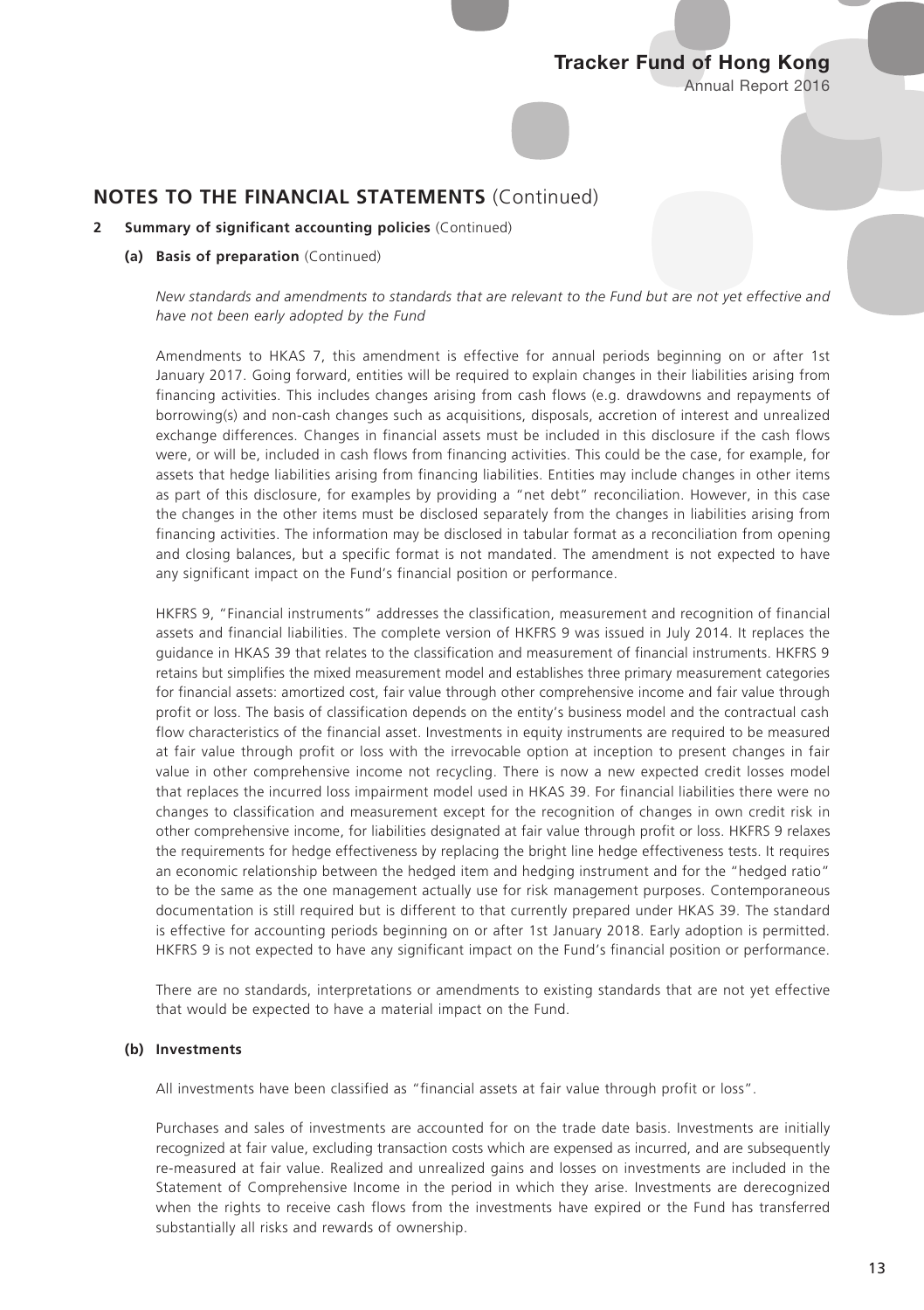Annual Report 2016

### **NOTES TO THE FINANCIAL STATEMENTS** (Continued)

#### **2 Summary of significant accounting policies** (Continued)

#### **(b) Investments** (Continued)

Investments that are listed or traded on an exchange are fair valued based on last traded market prices.

Transfers between levels of the fair value hierarchy are deemed to have occurred at the beginning of the reporting period.

#### **(c) Offsetting financial instruments**

Financial assets and liabilities are offset and the net amount reported in the Statement of Net Assets where the Fund currently has a legally enforceable right to set-off the recognized amounts and there is an intention to settle on a net basis or realize the asset and settle the liability simultaneously. The legally enforceable right must not be contingent on future events and must be enforceable in the normal course of business and in the event of default, insolvency or bankruptcy of the Fund or the counterparty.

#### **(d) Income**

Dividend income on equity securities is recorded on the ex-dividend date. Dividend income on equity securities where no ex-dividend date is quoted is accounted for when the Fund's right to receive payment is established.

Interest income on bank deposit and from bank balances is recognized on a time-proportionate basis using the effective interest method.

Other income is accounted for in the Statement of Comprehensive Income on an accrual basis.

#### **(e) Expenses**

Expenses are accounted for in the Statement of Comprehensive Income on an accrual basis.

#### **(f) Distributions payable to holders of redeemable units**

Proposed distributions to holders of redeemable units are recognized in the Statement of Comprehensive Income when they are approved by the Supervisory Committee. The distribution on these redeemable units is recognized in the Statement of Comprehensive Income as finance costs.

#### **(g) Cash component**

Cash component represents the amount included in the issue price or redemption proceeds (as the case may be) of the units issued or redeemed, representing the difference between the net asset value per Creation Unit as calculated by the Manager as of that date and the value of the Index Basket (as defined in the Prospectus of the Fund and based on the nominal closing prices as of that date), including the dividend equivalent amount per Creation Unit.

#### **(h) Cash and cash equivalents**

Cash and cash equivalents include cash in hand, demand deposits, other short-term highly liquid investments with original maturities of three months or less and bank overdrafts.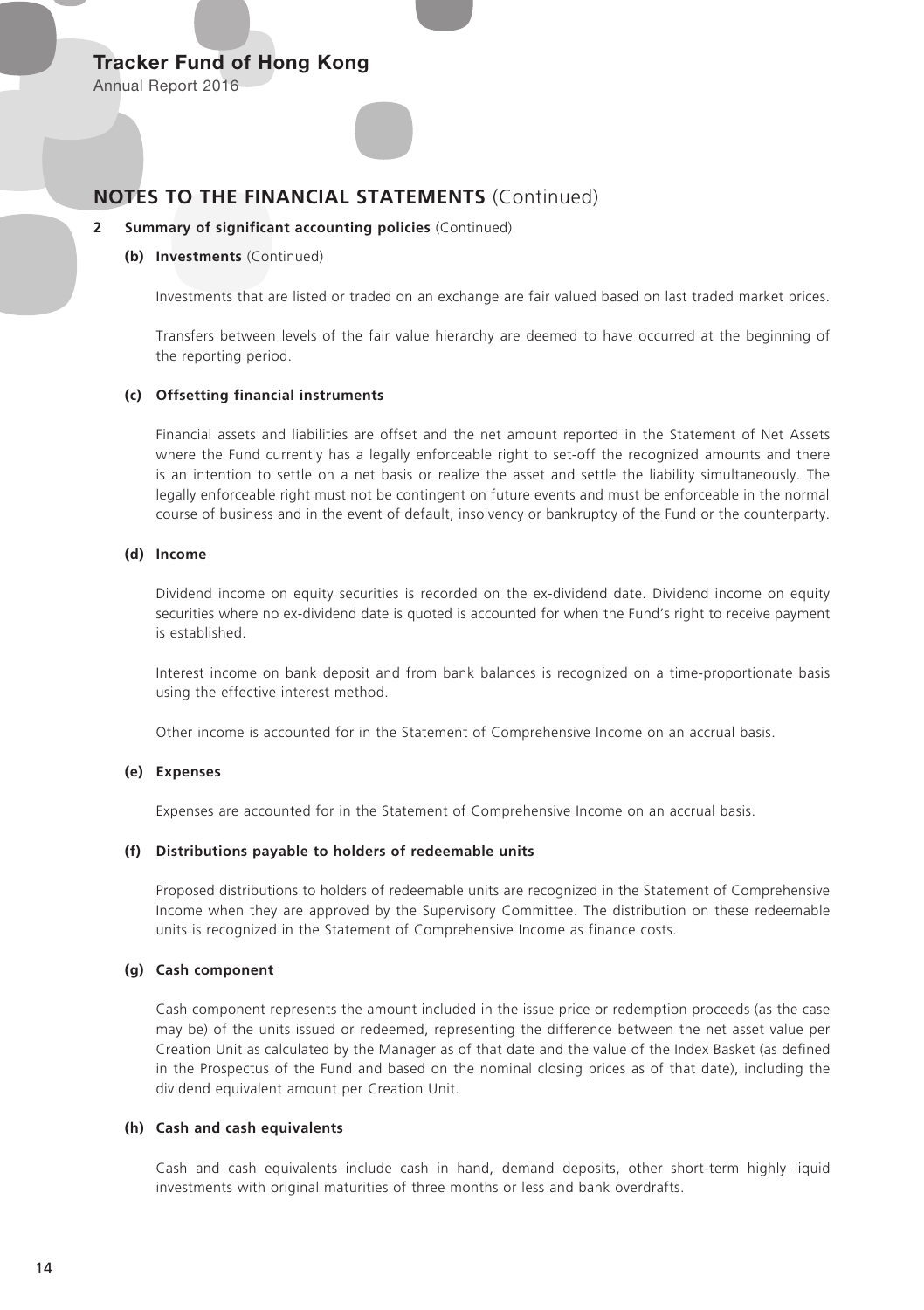Annual Report 2016

### **NOTES TO THE FINANCIAL STATEMENTS** (Continued)

#### **2 Summary of significant accounting policies** (Continued)

#### **(i) Translation of foreign currencies**

#### *Functional and presentation currency*

Items included in the financial statements are measured using the currency of the primary economic environment in which the Fund operates (the "functional currency"). The performance of the Fund is measured and reported to the holders of redeemable units in Hong Kong dollar. The Manager considers the Hong Kong dollar as the currency that most faithfully represents the economic effects of the underlying transactions, events and conditions. The financial statements are presented in Hong Kong dollar, which is the Fund's functional and presentation currency.

#### *Transactions and balances*

Foreign currency transactions are translated into the functional currency using the exchange rates prevailing at the dates of the transactions. Foreign currency assets and liabilities are translated into the functional currency using the exchange rate prevailing at the year end date.

Foreign exchange gains and losses arising from translation are included in the Statement of Comprehensive Income.

Foreign exchange gains and losses relating to cash and cash equivalents are presented in the Statement of Comprehensive Income within "net foreign currency gains/losses on cash and cash equivalents".

Foreign exchange gains and losses relating to the financial assets carried at fair value through profit or loss are presented in the Statement of Comprehensive Income within "net gain/(loss) on investments".

#### **(j) Redeemable units**

The Fund issues redeemable units, which are redeemable at the holder's option and are classified as financial liabilities. Redeemable units can only be redeemed in-kind equal to a proportionate share of the Fund's net asset value. The redeemable unit is carried at the redemption amount that is payable at the year end date if the holder exercises the right to put the unit back to the Fund. In accordance with the Trust Deed, the minimum redemption units are 1,000,000 units.

Redeemable units are issued and redeemed at the holder's option at prices based on the Fund's net asset value per unit at the time of issue or redemption. The Fund's net asset value per unit is calculated by dividing the net assets attributable to the holders of redeemable units with the total number of outstanding redeemable units. In accordance with the provisions of the Trust Deed, investment positions are valued based on the last traded market price for the purpose of determining the net asset value per unit for creations and redemptions.

#### **(k) Segmental reporting**

Operating segments are reported in a manner consistent with the internal reporting used by the chief operating decision-maker. The Manager, who is responsible for allocating resources and assessing performance of the operating segments, has been identified as the chief operating decision-maker that makes strategic decisions.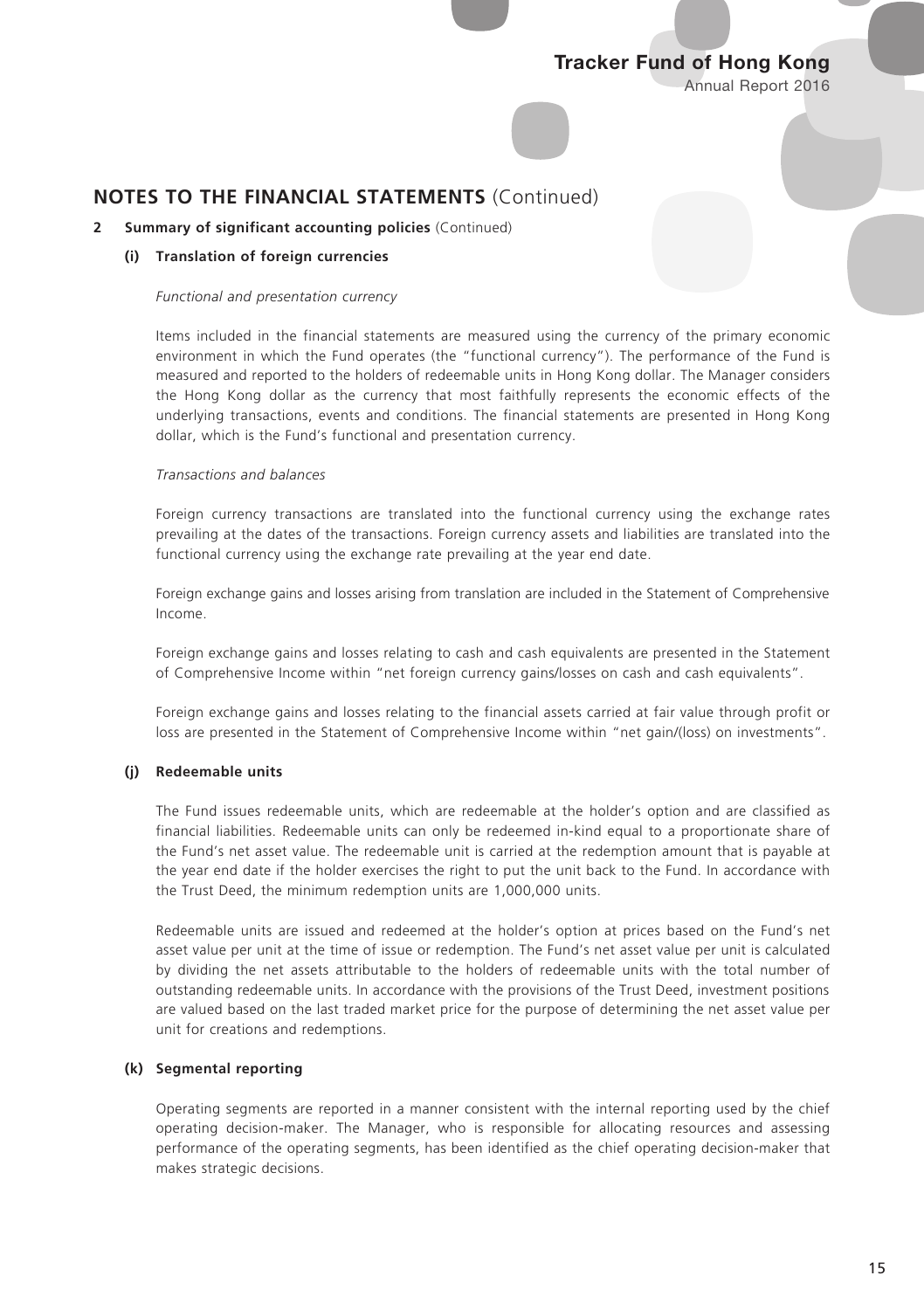Annual Report 2016

### **NOTES TO THE FINANCIAL STATEMENTS** (Continued)

#### **3 Net gain/(loss) on investments**

|                                                                                                | 2016<br>HK\$                     | 2015<br>HK\$                     |
|------------------------------------------------------------------------------------------------|----------------------------------|----------------------------------|
| Change in unrealized gain/(loss) on investments<br>Realized gain/(loss) on sale of investments | 2,427,340,211<br>(1,718,628,548) | (9,907,468,976)<br>3,674,846,962 |
|                                                                                                | 708,711,663                      | (6, 232, 622, 014)               |

#### **4 Income**

#### **(a) Transaction fee**

Applications to create or redeem units are only made through brokers or dealers (acting either as principal or on behalf of clients) (the "Participating Dealers") which have executed participation agreements with the Manager, the Trustee, HK Conversion Agency Services Limited (the "Conversion Agent") and Hong Kong Securities Clearing Company ("HKSCC"). The Fund is entitled to receive a transaction fee of HK\$15,000 per total aggregate creation and redemption orders per day per Participating Dealer.

#### **(b) Other income**

Other income represents registrar charges levied on unitholders (other than HKSCC Nominees) who hold units registered in their own names as at each record date for the relevant distribution. Currently, these charges amount to the lower of HK\$80 per year per unitholder and the unitholder's actual distribution entitlement. Such charges are deducted on a half-yearly basis from the half-yearly distributions payable to the relevant unitholders.

#### **5 Number of units in issue and net assets attributable to holders of redeemable units**

The Fund's capital is represented by the net assets attributable to holders of redeemable units. Units are issued through an in-kind creation of an Index Basket with the remaining balances in cash, and are redeemed in-kind with the remaining balances in cash. Subscriptions and redemptions of units during the year are shown on the Statement of Changes in Net Assets Attributable to Holders of Redeemable Units. In accordance with the objectives and risk management policies outlined in note 12(a), the Manager endeavors to invest in appropriate investments while maintaining sufficient liquidity to meet redemption, such liquidity being augmented by disposal of listed securities where necessary.

In accordance with the provisions of the Trust Deed, listed investments are stated at the last traded price on the valuation day for the purpose of determining net asset value per unit for creations and redemptions and for various fee calculations.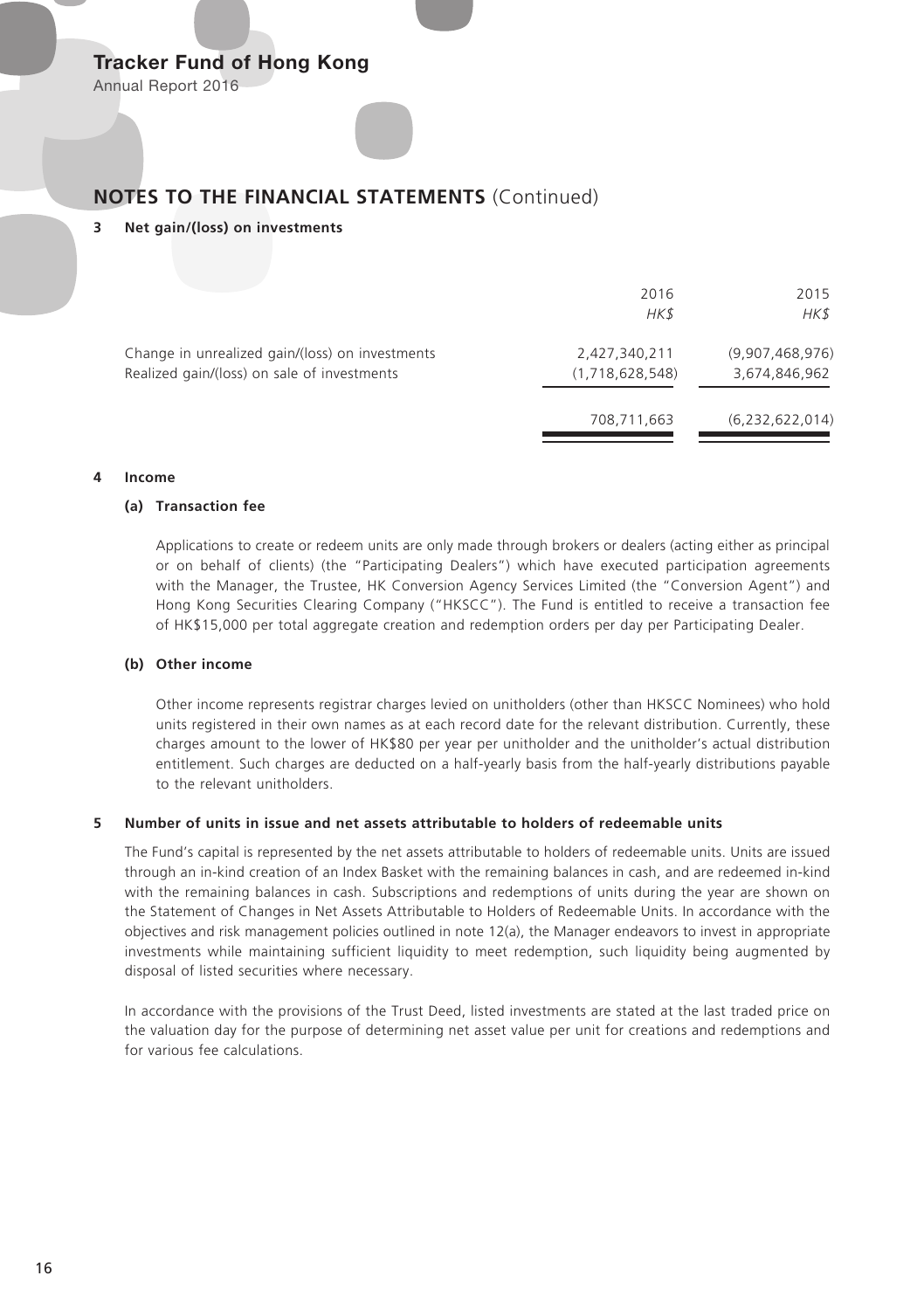Annual Report 2016

### **NOTES TO THE FINANCIAL STATEMENTS** (Continued)

#### **5 Number of units in issue and net assets attributable to holders of redeemable units** (Continued)

Net assets attributable to holders of redeemable units at last traded market prices represent a liability in the Statement of Net Assets, carried at the redemption amount that would be payable at the year end date if the unitholders exercised the right to redeem the units in the Fund.

|                                                                                         | Number of units |                    |  |
|-----------------------------------------------------------------------------------------|-----------------|--------------------|--|
|                                                                                         | 2016            | 2015               |  |
| Units in issue at the beginning of the year                                             | 3,273,992,500   | 2,617,992,500      |  |
| Issue of units                                                                          | 1,276,000,000   | 1,809,000,000      |  |
| Redemptions of units                                                                    | (918,000,000)   | (1, 153, 000, 000) |  |
| Units in issue at the end of the year                                                   | 3,631,992,500   | 3,273,992,500      |  |
|                                                                                         | HK\$            | HK\$               |  |
| Net assets attributable to holders of redeemable units                                  | 80,499,498,290  | 72,386,721,042     |  |
| Net assets attributable to holders of redeemable units<br>(per unit)                    | 22.16           | 22.11              |  |
| Net asset value per Creation Unit<br>(1 Creation Unit is equivalent to 1,000,000 units) | 22,164,005      | 22,109,617         |  |

#### **6 Taxation**

No provision for Hong Kong profits tax has been made as the Fund was authorized as a collective investment scheme under Section 104 of the Hong Kong Securities and Futures Ordinance and is therefore exempted from profits tax under Sections 26A(1A) of the Hong Kong Inland Revenue Ordinance.

The Fund invests in H-shares and Red Chips shares of companies in the People's Republic of China ("PRC") listed on the Hong Kong Stock Exchange. Under the PRC Corporate Income Tax Law, the Fund may be liable to pay PRC tax on the capital gains realized in the trading of Red Chips which are determined as PRC Tax Resident Enterprises and H-shares. However, no provision was made for taxation from such gains in the financial statements as the Manager believes that the Fund can sustain a position for not filing a tax return based on the existing tax regulations and that the prevailing enforcement of China tax on capital gains is not probable.

Withholding tax was charged on dividend income received from H-shares and Red Chips during the years ended 31st December 2016 and 2015.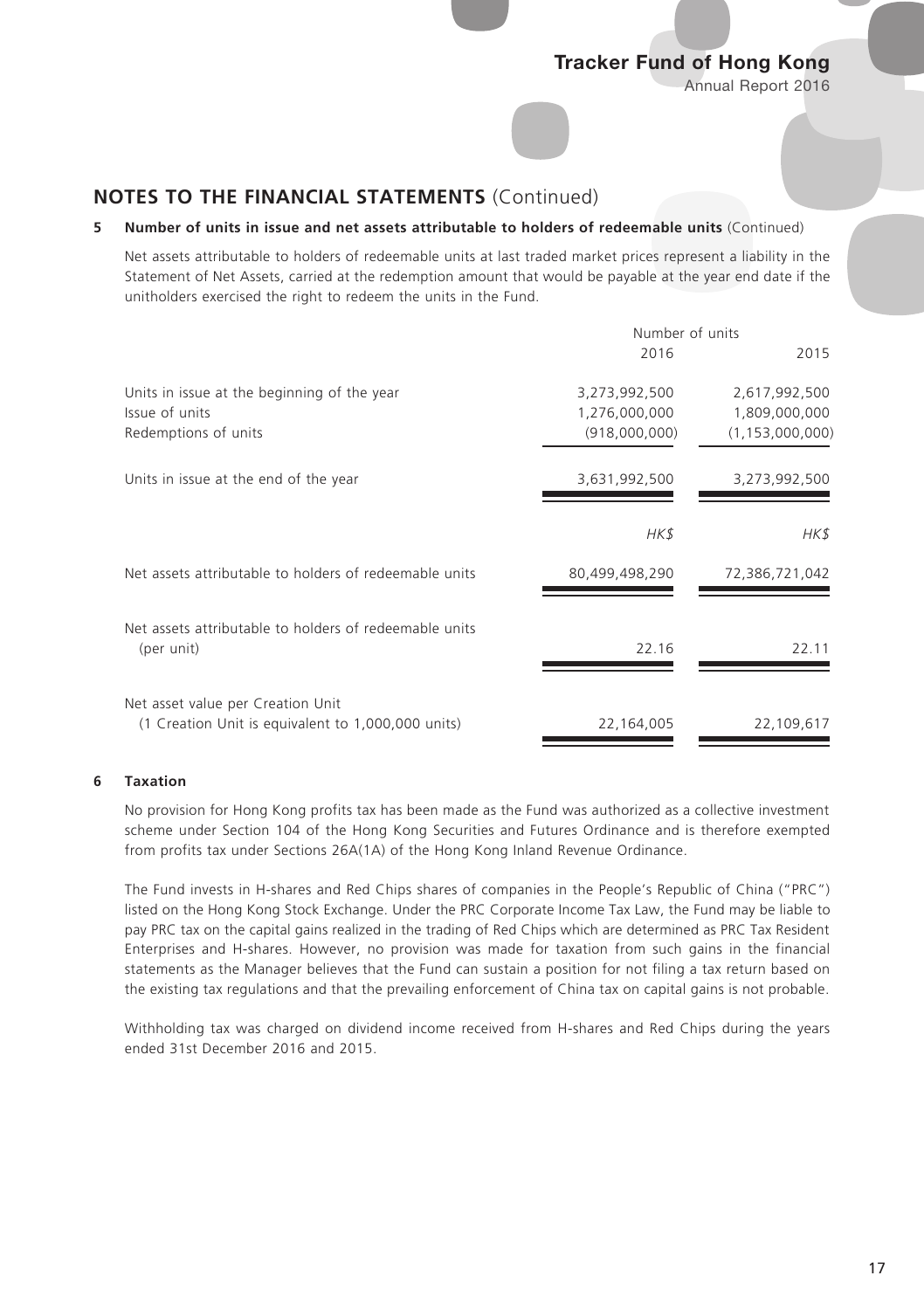Annual Report 2016

### **NOTES TO THE FINANCIAL STATEMENTS** (Continued)

#### **7 Transactions with the related parties/Manager and its Connected Persons**

Parties are considered to be related if one party has the ability to control the other party or exercise significant influence over the other party in making financial or operational decisions. Related parties of the Fund also include the Manager of the Fund and its connected persons. Connected Persons of the Manager are those as defined in the Code on Unit Trusts and Mutual Funds established by the Securities and Futures Commission of Hong Kong (the "SFC Code"). All transactions entered into during the year between the Fund and its related parties, including the Manager and its Connected Persons were carried out in the normal course of business and on normal commercial terms. To the best of the Manager's knowledge, the Fund does not have any other transactions with its related parties, including the Manager and its Connected Persons except for those disclosed below.

#### **(a) Manager's holding in the Fund**

The directors and officers of the Manager may transact in the units of the Fund as principal. As at 31st December 2016, the directors and officers of the Manager together held 26,860 units in the Fund (2015: 29,000 units).

#### **(b) Management fee**

The fee payable to the Manager is calculated at the following annual rates of the net asset value of the Fund on the last dealing day in the relevant quarter:

| For the first HK\$15 billion of the net asset value            | $0.050\%$ |
|----------------------------------------------------------------|-----------|
| For the next HK\$15 billion of the net asset value             | 0.045%    |
| For the next HK\$15 billion of the net asset value             | $0.030\%$ |
| Any amount by which the net asset value exceeds HK\$45 billion | 0.025%    |

The management fee is accrued daily and payable quarterly in arrears.

#### **(c) Trustee fee**

The fee payable to the Trustee is calculated at the following annual rates of the net asset value of the Fund of the last dealing day in the relevant quarter:

| For the first HK\$15 billion of the net asset value            | $0.050\%$ |
|----------------------------------------------------------------|-----------|
| For the next HK\$15 billion of the net asset value             | 0.045%    |
| For the next HK\$15 billion of the net asset value             | $0.030\%$ |
| Any amount by which the net asset value exceeds HK\$45 billion | 0.025%    |

The trustee fee is accrued daily and payable quarterly in arrears.

#### **(d) Bank balances**

Bank balances held with the Trustee amounted to HK\$3,930,740 as at 31st December 2016 (2015: HK\$7,763,527). Effective from 6th June 2016, interest calculated at a rate of 0.01% p.a. Interest income amounting to HK\$744 was accrued and received for the period from 6th June 2016 to 31st December 2016 with respect to the bank balance held with the Trustee (2015: Nil).

After a finding against the Manager by the Securities and Futures Commission dated 15th June 2016, the Manager has made voluntary payments totaling HK\$323,597 into the Fund, such amounts were calculated by applying an interest rate of 0.01% p.a. to the Fund's daily cash balances in Trustee's demand deposit account for the period from 1st December 2008 to 5th June 2016.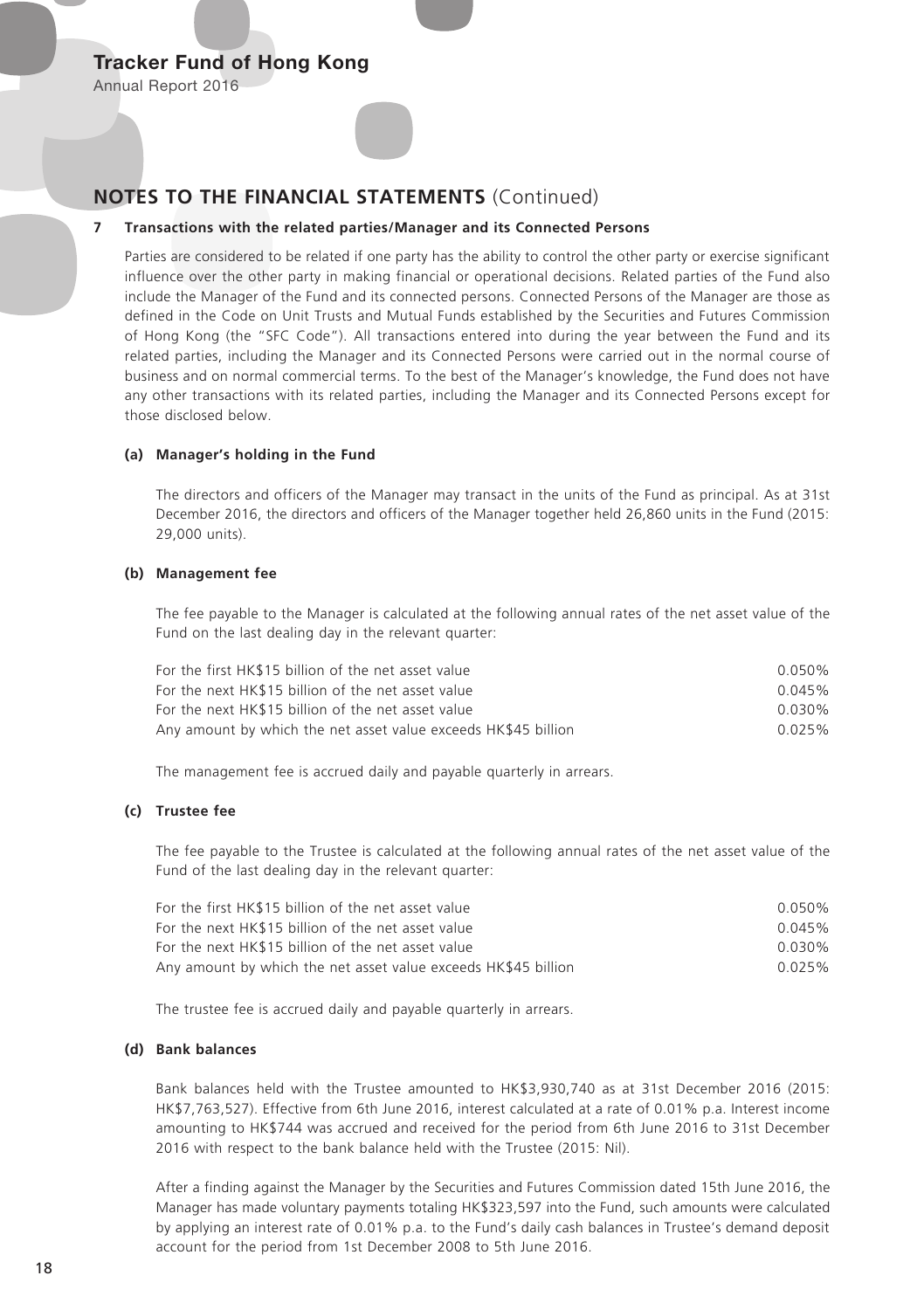Annual Report 2016

### **NOTES TO THE FINANCIAL STATEMENTS** (Continued)

#### **8 Other fees**

#### **(a) Registrar fee**

The fee payable to Computershare Hong Kong Investor Services Limited (the "Registrar"), is calculated based on the number of unitholders on the register on the first business day of the relevant month at the following fee scale, subject to a monthly maximum aggregate registrar fee of HK\$1,000,000.

|                                                                  | HK <sub>5</sub> |
|------------------------------------------------------------------|-----------------|
|                                                                  | (per month)     |
| For the first 2,000 Unitholders                                  | 12,000          |
| For every additional 1,000 Unitholders up to 100,000 Unitholders | 2.650           |
| For every additional 1,000 Unitholders above 100,000 Unitholders | 2.250           |

The registrar fee is accrued daily and payable monthly in advance.

The Registrar is also reimbursed for all of its out-of-pocket expenses incurred in connection with performing its services.

#### **(b) Conversion agent fee**

The Conversion Agent, HK Conversion Agency Services Limited, received a monthly retainer fee of HK\$16,000 plus a transaction fee of HK\$12,000 on total aggregate creation and redemption orders per day per Participating Dealer.

The conversion agent fee is accrued daily and payable monthly in arrears.

#### **(c) Index license fee**

The index license fee is calculated at the rate of 0.015% per annum on the daily average net asset value of the Fund, subject to a minimum of US\$10,000 per annum.

The index license fee is accrued daily and payable quarterly in arrears.

#### **9 Major non-cash transactions**

In accordance with the Trust Deed, units are issued through an in-kind creation of an Index Basket with the remaining balances in cash. For each Creation Unit (of 1,000,000 units), the Fund receives an Index Basket consisting of constituent shares as determined by the Manager on a daily basis. During the year, the Fund issued 1,276,000,000 units (2015: 1,809,000,000 units), totaling HK\$28,045,156,945 (2015: HK\$45,830,704,519) in exchange for Index Baskets consisting of investments valued at HK\$27,771,239,767 (2015: HK\$45,218,273,332) plus the relevant cash component of HK\$273,917,178 (2015: HK\$612,431,187).

In accordance with the Trust Deed, units are redeemed in-kind with the remaining balances in cash. During the year, the Fund redeemed 918,000,000 units (2015: 1,153,000,000 units), totaling HK\$20,574,620,351 (2015: HK\$29,463,753,919) in exchange for Index Baskets consisting of investments valued at HK\$20,285,234,450 (2015: HK\$29,171,962,981) plus the relevant cash component of HK\$289,385,901 (2015: HK\$291,790,938).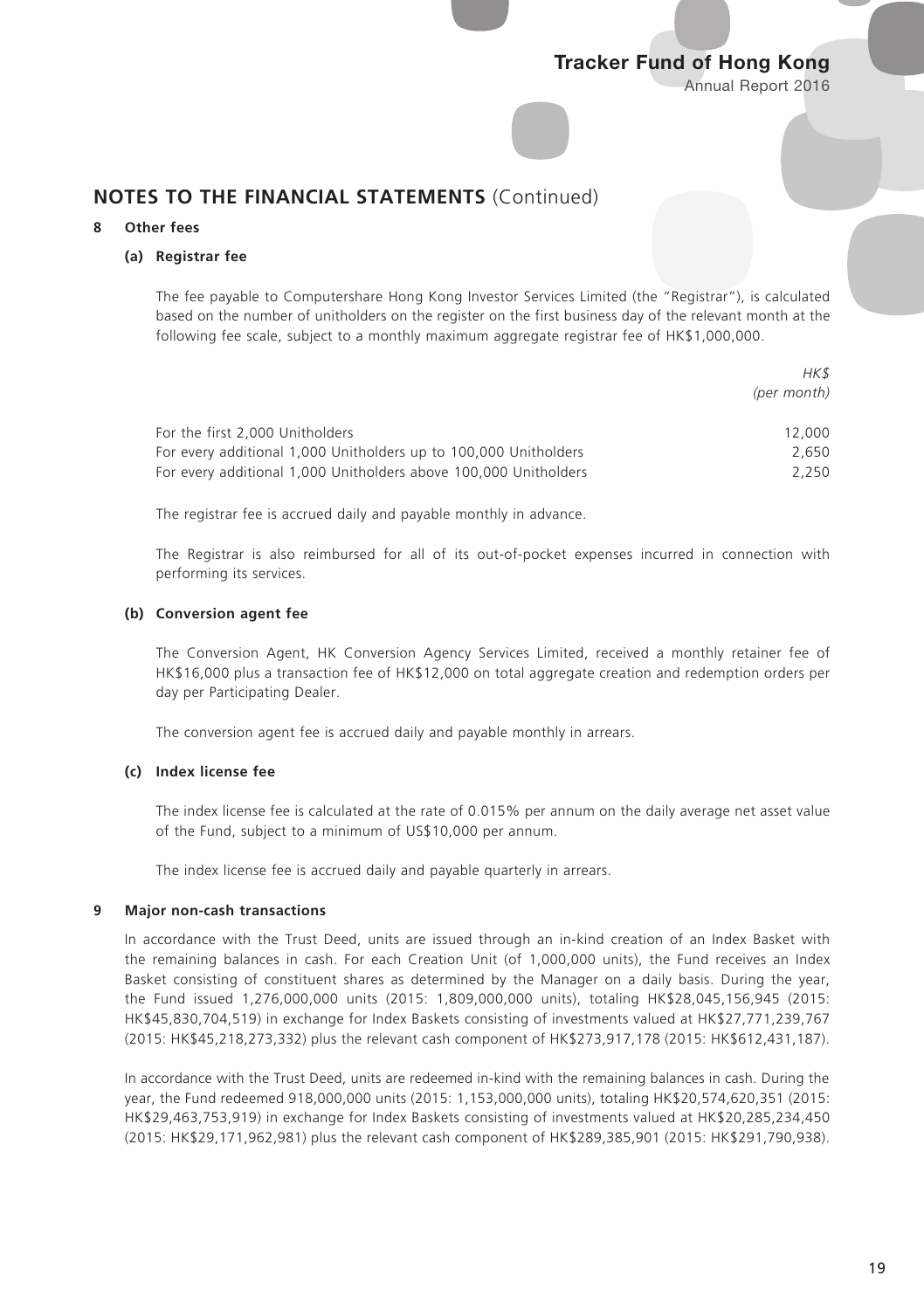Annual Report 2016

### **NOTES TO THE FINANCIAL STATEMENTS** (Continued)

#### **10 Soft dollar practices**

The Manager may effect transactions, provided that any such transaction is consistent with standards of "best execution", by or through the agency of another person for the account of the Fund with whom the Manager or any of its Connected Persons have an arrangement under which that party will from time to time provide to or procure for the Manager or any of its Connected Persons goods, services or other benefits (such as research and advisory services, computer hardware associated with specialized software or research services and performance measures) the nature of which is such that their provision can reasonably be expected to benefit the Fund as a whole and may contribute to an improvement in the performance of the Fund. For the avoidance of doubt, such goods and services may not include travel, accommodation, entertainment, general administrative goods or services, general office equipment or premises, membership fees, employees' salaries or direct money payments.

Since the inception of the Fund, the Manager had not participated in any soft dollar arrangements in respect of any transactions for the account of the Fund.

#### **11 Investment limitations and prohibitions under the SFC Code**

Pursuant to the SFC's Guidelines for Regulating Index Tracking Exchange Traded Funds (the "ETF Guidelines"), the Manager is permitted to overweight the holdings of the Fund relative to its respective weightings in the underlying index, on the condition that the maximum extra weighting in any constituent securities will not exceed the maximum limit reasonably determined by the Fund and after consultation with the SFC. The maximum limit for each of the Fund has been disclosed in its respective prospectus.

The Manager has confirmed that the Fund has complied with this limit during the years ended 31st December 2016 and 2015.

The SFC Code allows the Fund to invest in constituent securities issued by a single issuer for more than 10% of the Fund's net asset value provided that the investment is limited to any constituent securities that each accounts for more than 10% of the weighting of the Index and the Fund's holding of any such constituent securities may not exceed their respective weightings in the Index (except as a result of changes in the composition of the Index and the excess is transitional and temporary in nature).

Constituent securities that account for more than 10% of the net asset value of the Fund as at year end were as follows:

|                       | Respective weighting in the Index (%)<br>2016<br>2015 |      | % of net asset value<br>2016<br>2015 |      |
|-----------------------|-------------------------------------------------------|------|--------------------------------------|------|
| HSBC Holdings plc     | 10.6                                                  | 10.1 | 10.6                                 | 10.1 |
| Tencent Holdings Ltd. | 10.1                                                  | 10.1 | 10.1                                 | 10.1 |
| Total                 | 20.7                                                  | 20.2 | 20.7                                 | 20.2 |

Except as disclosed above, there were no other securities that individually accounted for more than 10% of the net asset value of the Fund as at 31st December 2016 and 2015.

During the year ended 31st December 2016, the Hang Seng Index increased by 0.39% (2015: decreased 7.16%), while the net asset value per unit of the Fund increased by 0.25% (2015: decreased 7.26%).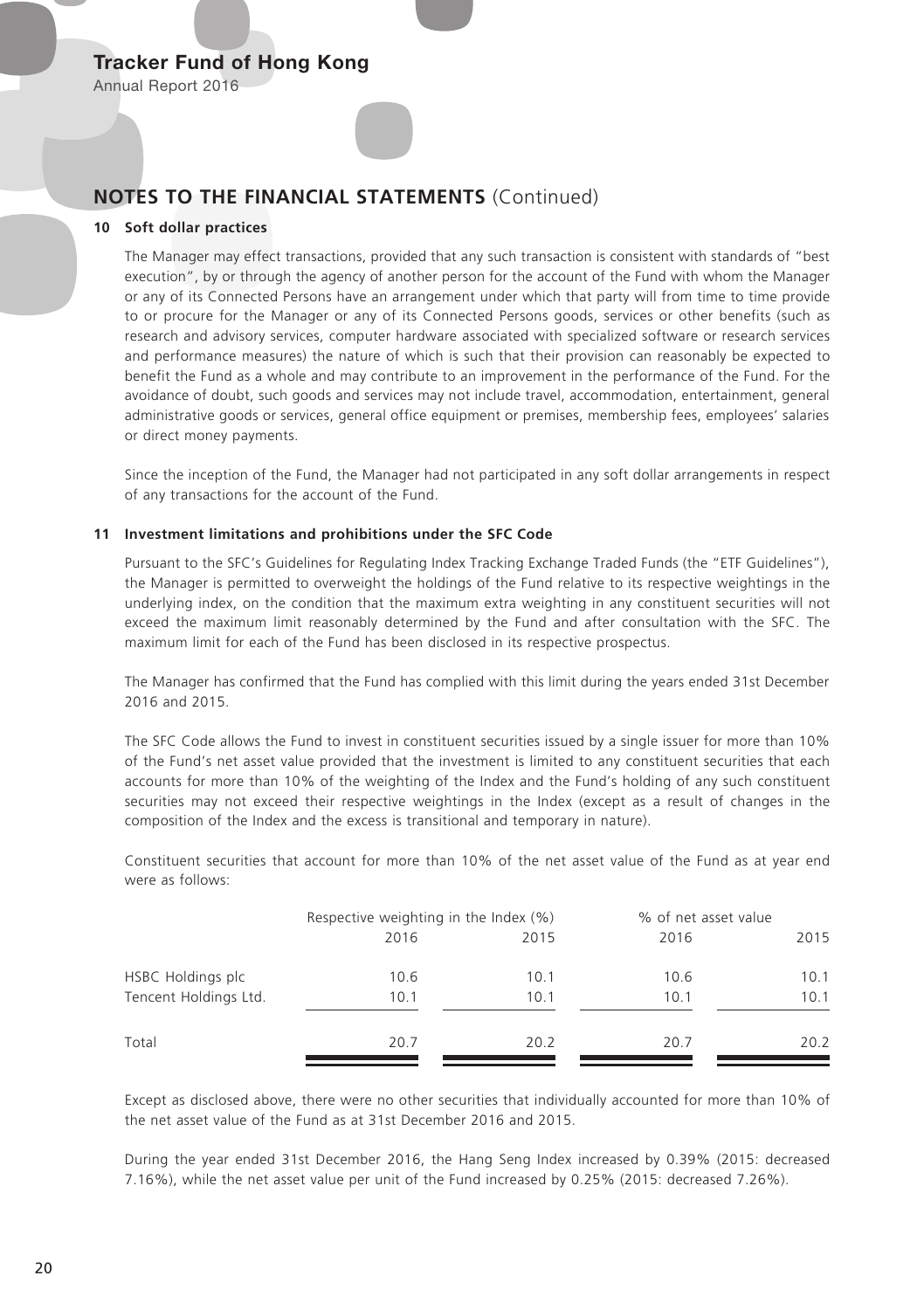Annual Report 2016

### **NOTES TO THE FINANCIAL STATEMENTS** (Continued)

#### **12 Financial risk management**

#### **(a) Strategy in using financial instruments**

#### *Investment objectives*

The Fund's investment objective is to provide investment results that closely correspond to the performance of the Index. The Manager will seek to achieve the investment objective by investing all, or substantially all, of the Fund's assets in shares in the constituent companies of the Index ("Index Shares") in substantially the same weightings as they appear in the Index. The Manager may also invest in certain other permitted investments in seeking to meet the investment objective. The Manager will rebalance the Fund's portfolio of investments from time to time to reflect any changes to the composition of, or the weighting of shares in, the Index.

#### *Investment policies*

The responsibility of the Manager is to reflect changes in the Index, insofar as practicable and subject to the Trust Deed, by replicating changes to the weightings and composition of the constituent shares in the Index in the portfolio of shares which make up the portfolio.

Since the investment objective is to provide investment results that closely correspond with the performance of the Index, the Manager is required to ensure, insofar as practicable and subject to the Trust Deed, that the assets comprised in the portfolio comprise only, or substantially only, interest in Index Shares and in the relative weightings such Index Shares appear in the Index. Other than cash held for distribution and to meet the fees, expenses and other liabilities, it is unlikely that cash or any other form of securities will form a substantial part of the assets.

The risks and the respective risk management policies employed by the Fund to manage these risks are discussed below.

#### **(b) Market price risk**

Market price risk is the risk that the value of a financial instrument will fluctuate as a result of changes in market prices, whether those changes are caused by factors specific to the individual instrument or factors affecting all instruments in the market.

All securities investments present a risk of loss of capital. The Fund's market price risk is managed through diversification of investment portfolio. The Manager monitors the investments on a daily basis and rebalances the portfolio of investments from time to time to reflect any changes to the composition of, or the weighting of shares in, the Index.

As at year end, the overall market exposure of the Fund was as follows:

|                                                     | At 31st December   |                 |                    |                 |
|-----------------------------------------------------|--------------------|-----------------|--------------------|-----------------|
|                                                     | 2016               |                 | 2015               |                 |
|                                                     | Fair Value<br>HK\$ | % of net assets | Fair Value<br>HK\$ | % of net assets |
| Held for trading:<br>Listed investments<br>Equities |                    |                 |                    |                 |
| - Hong Kong                                         | 80,326,608,461     | 99.79           | 72, 147, 175, 736  | 99.67           |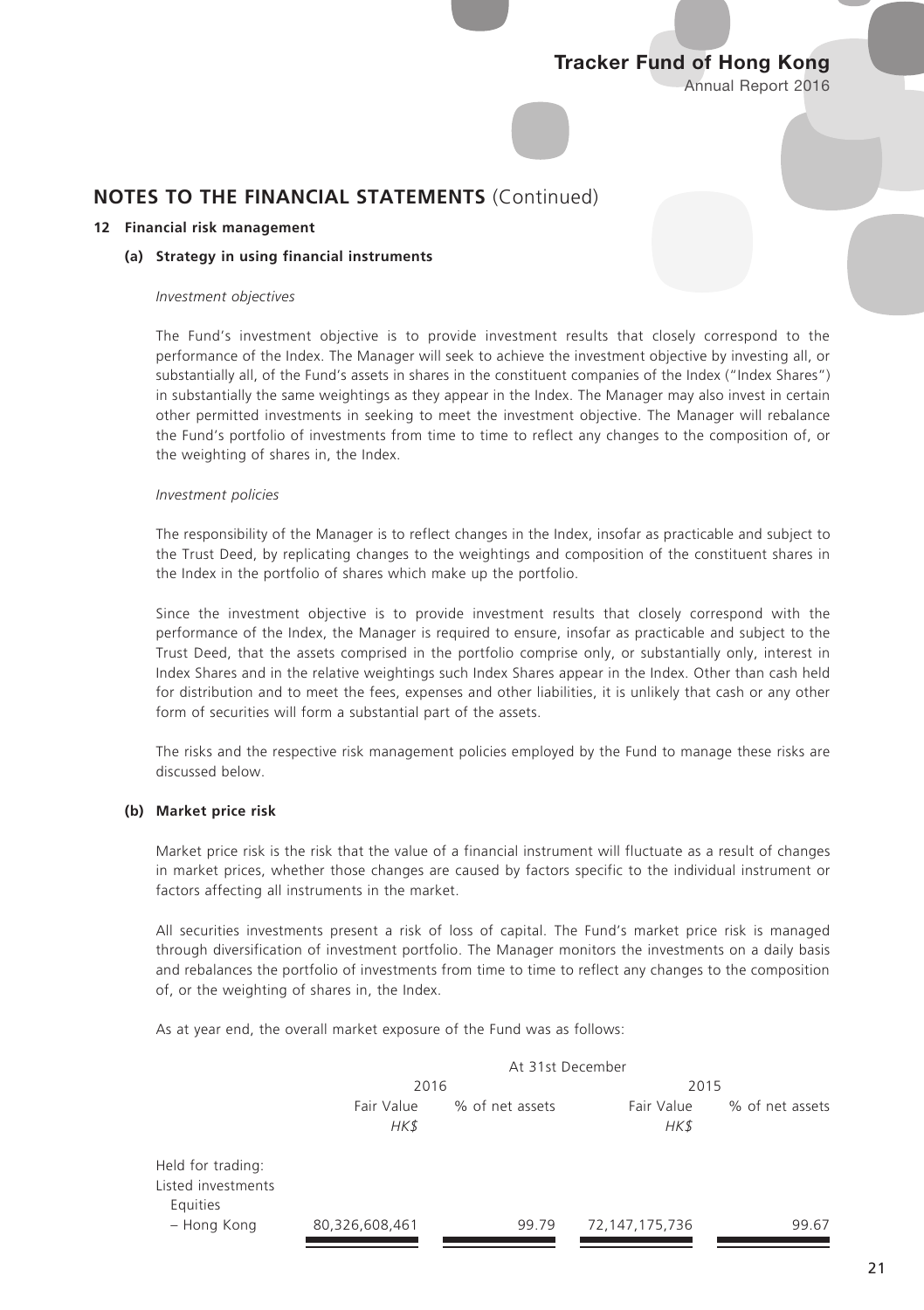Annual Report 2016

### **NOTES TO THE FINANCIAL STATEMENTS** (Continued)

#### **12 Financial risk management** (Continued)

#### **(b) Market price risk** (Continued)

#### *Net market exposures*

The following table shows the net market exposures of the Fund by industry:

| 2016            | 2015            |
|-----------------|-----------------|
| % of net assets | % of net assets |
|                 |                 |
| 36.66           | 37.98           |
| 47.50           | 45.92           |
| 10.09           | 10.75           |
| 5.54            | 5.02            |
| 99.79           | 99.67           |
|                 |                 |

All the Fund's equity securities are listed on the Hong Kong Stock Exchange. As the Fund is a Hang Seng Index tracking fund, movements in the Index would cause substantially the same percentage change in the Fund's net asset value.

|                   | 2016                      |             | 2015            |                  |
|-------------------|---------------------------|-------------|-----------------|------------------|
|                   | Change in index<br>Impact |             | Change in index | Impact           |
|                   | $\frac{0}{0}$             | HK\$        | $\%$            | HK\$             |
|                   | $+/-$                     | $+/-$       | $+/-$           | $+/-$            |
| Hong Kong         |                           |             |                 |                  |
| - Hang Seng Index | 0.39%                     | 313,273,773 | 7.16%           | 5, 165, 737, 783 |

The Manager has used their view of what would be a "reasonable shift" in each key market to estimate the change for use in the market sensitivity analysis above. Disclosures above are shown in absolute terms, changes and impacts could be positive or negative. Changes in market index % are revised annually depending on the Manager's current view of market volatility and other relevant factor.

#### **(c) Interest rate risk**

The majority of the Fund's financial assets and liabilities are non-interest bearing. As a result, the Fund is not subject to significant amounts of risk due to fluctuations in the prevailing levels of market interest rates.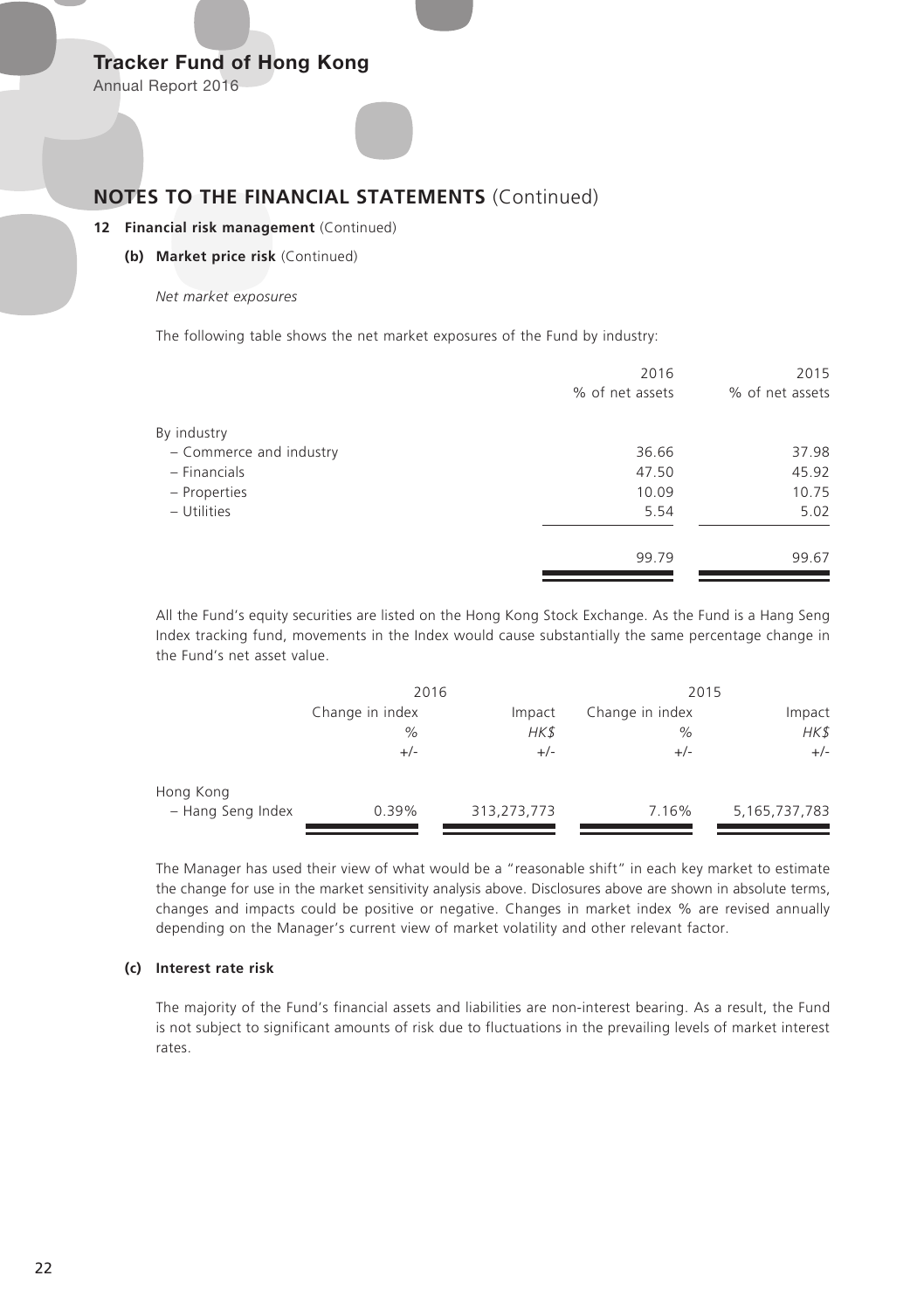Annual Report 2016

### **NOTES TO THE FINANCIAL STATEMENTS** (Continued)

#### **12 Financial risk management** (Continued)

#### **(d) Credit and counterparty risk**

Credit and counterparty risk is the risk that an issuer or counterparty will be unable or unwilling to pay amounts in full when due.

All transactions in securities are settled/paid for upon delivery using brokers approved by the Manager. The risk of default is considered minimal as delivery of securities sold is only made once the broker has received payment. Payment is made on a purchase once the securities have been received by the broker. The trade will fail if either party fails to meet its obligation.

The Fund's financial assets which are potentially subject to credit risk consist principally of securities and bank balances. The Manager limits the Fund's exposure to credit risk by transacting with well-established broker-dealers and banks with high credit ratings.

At 31st December 2016, investments and bank balances of HK\$80,330,539,201, HK\$4, HK\$145,925,189 and HK\$48,589,441 were placed with the custodian, the Hongkong and Shanghai Banking Corporation Limited, Standard Chartered (Hong Kong) Limited Bank and Australia and New Zealand Bank respectively (2015: HK\$72,154,939,263, HK\$151,868,715, HK\$97,311,411 and HK\$0 respectively). The credit rating of the counterparties issued by Moody's was as follows:

| 2016 | 2015 |
|------|------|
|      |      |
| Aa1  | Aa2  |
|      |      |
| Aa2  | Aa2  |
|      |      |
| Aa3  | Aa3  |
|      |      |
| Aa2  | Aa2  |
|      |      |

Accordingly, the Manager considers the Fund has no significant credit risk.

The maximum exposure to credit risk as at 31st December 2016 and 2015 is the carrying amount of the financial assets as shown on the Statement of Net Assets.

The Manager considers none of the assets is impaired nor past due but not impaired.

#### **(e) Currency risk**

Currency risk is the risk that the value of financial instruments will fluctuate due to changes in foreign exchange rates.

The Fund has no significant currency risk as substantially all assets and liabilities are denominated in Hong Kong dollars, the Fund's functional and presentation currency.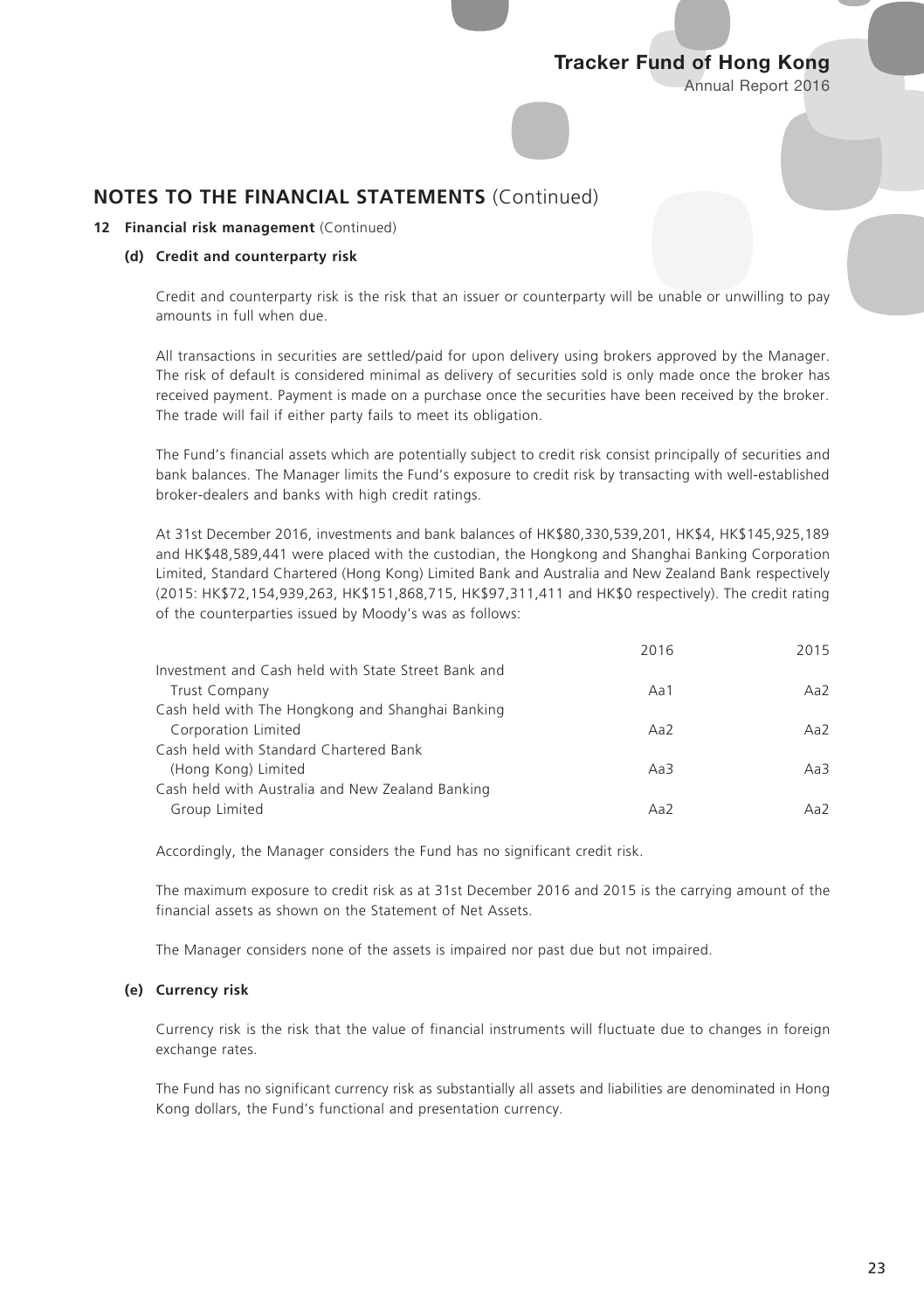Annual Report 2016

### **NOTES TO THE FINANCIAL STATEMENTS** (Continued)

#### **12 Financial risk management** (Continued)

#### **(f) Liquidity risk**

Liquidity risk is the risk that an entity will encounter difficulty in settling a liability, including a redemption request.

The Fund invests the majority of its assets in investments that are traded in an active market and can be readily disposed of. The Fund's securities are considered readily realizable, as they are listed on the Hong Kong Stock Exchange. It is the intent of the Manager to monitor the Fund's liquidity position on a daily basis.

The following table gives the contractual undiscounted cash-flow projection of the Fund's financial liabilities. Balances due within 12 months equal their carrying balances, as the impact of discounting is not significant.

#### *Maturity analysis*

|                                                                              | Less than 1 month<br>HK\$ | 1-3 months<br>HK\$ | Total<br>HK\$  |
|------------------------------------------------------------------------------|---------------------------|--------------------|----------------|
| At 31st December 2016                                                        |                           |                    |                |
| Management fee payable                                                       |                           | 6,967,036          | 6,967,036      |
| Trustee fee payable                                                          |                           | 13,784,331         | 13,784,331     |
| Index license fee payable                                                    | 3,057,428                 |                    | 3,057,428      |
| Registrar fee payable                                                        | 289,913                   |                    | 289,913        |
| Professional fee payable                                                     |                           | 40,000             | 40,000         |
| Other accounts payable and accruals<br>Net assets attributable to holders of |                           | 1,615,302          | 1,615,302      |
| redeemable units                                                             | 80,499,498,290            |                    | 80,499,498,290 |
| <b>Total financial liabilities</b>                                           | 80,502,845,631            | 22,406,669         | 80,525,252,300 |
|                                                                              |                           |                    |                |
|                                                                              | Less than 1 month<br>HK\$ | 1-3 months<br>HK\$ | Total<br>HK\$  |
| At 31st December 2015                                                        |                           |                    |                |
| Management fee payable                                                       |                           | 6,442,788          | 6,442,788      |
| Trustee fee payable                                                          |                           | 6,442,788          | 6,442,788      |
| Index license fee payable                                                    | 2,731,426                 |                    | 2,731,426      |
| Registrar fee payable                                                        | 281,776                   |                    | 281,776        |
| Professional fee payable                                                     |                           | 240,384            | 240,384        |
| Other accounts payable and accruals<br>Net assets attributable to holders of | 385,500                   | 988,336            | 1,373,836      |
| redeemable units                                                             | 72,386,721,042            |                    | 72,386,721,042 |
| <b>Total financial liabilities</b>                                           | 72,390,119,744            | 14,114,296         | 72,404,234,040 |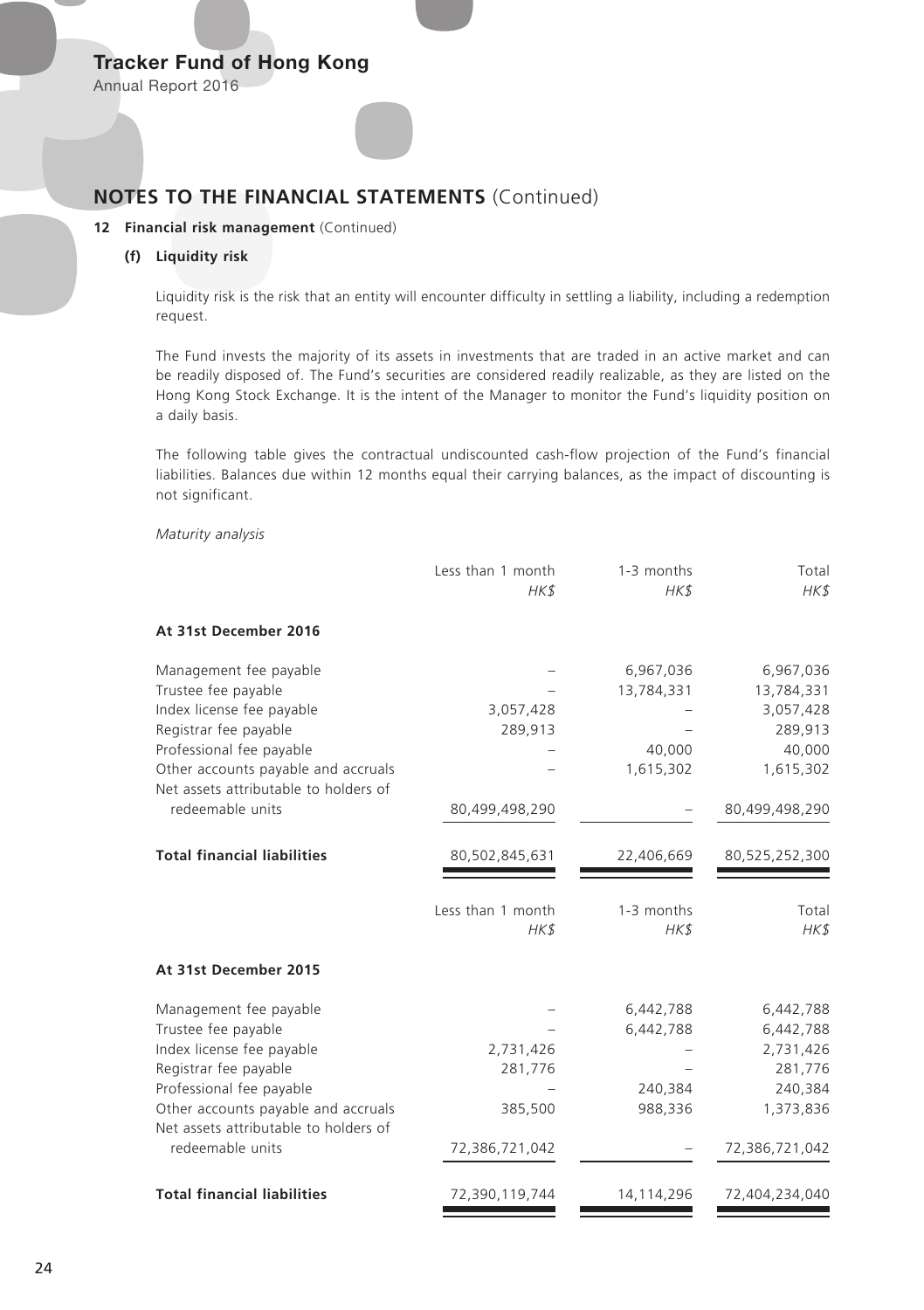Annual Report 2016

### **NOTES TO THE FINANCIAL STATEMENTS** (Continued)

#### **12 Financial risk management** (Continued)

#### **(f) Liquidity risk** (Continued)

Refer to note 2(j), units are redeemed on demand at the unitholder's option. However, the Manager do not envisage that the contractual maturity disclosed in the table above will be representative of the actual cash outflows, as unitholders typically retain the units for the medium to long term.

The Manager manages the liquidity risk of the Fund by investing in securities that it expects to be able to liquidate within 7 days or less. The following table illustrates the expected liquidity of assets held at 31st December:

|      | Less than 7 days<br>HK\$ | 7 days to less than<br>1 month<br>HK\$ | Total<br>HK\$  |
|------|--------------------------|----------------------------------------|----------------|
| 2016 | 66,279,027,515           | 14,246,026,320                         | 80,525,053,835 |
| 2015 | 72,404,119,389           |                                        | 72,404,119,389 |

#### **(g) Capital risk management**

The Fund's objective is to provide investment results that closely correspond to the performance of the Hang Seng Index. The Manager may:

- Redeem and issue new units in accordance with the constitutive documents of the Fund, which include the ability to amend the Creation Unit and Redemption Unit size upon the approval of the Trustee and Supervisory Committee;
- Exercise discretion when determining the amount of distributions of the Fund to holders of redeemable units; and
- Suspend the creation and redemption of units under certain circumstances stipulated in the prospectus.

Units are issued through an in-kind creation of an Index Basket with the remaining balances in cash and are not through a cash subscription only. Units are redeemed in-kind with the remaining balances in cash and are not redeemable for cash only.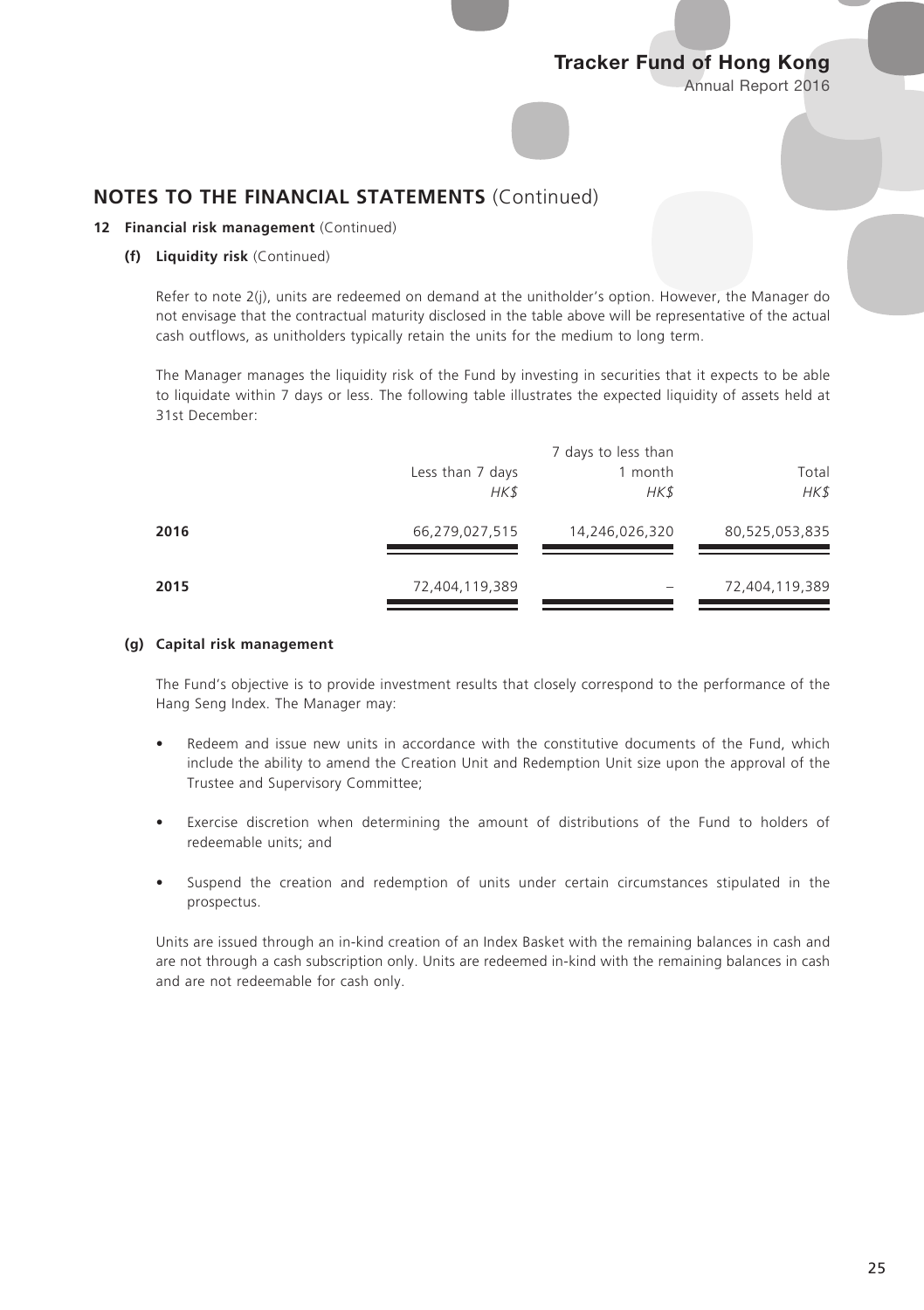Annual Report 2016

### **NOTES TO THE FINANCIAL STATEMENTS** (Continued)

#### **12 Financial risk management** (Continued)

#### **(h) Fair value estimation**

The fair value of financial assets and liabilities traded in active markets (such as publicly traded derivatives and trading securities) are based on quoted market prices at the close of trading on the year end date.

A financial instrument is regarded as quoted in an active market if quoted prices are readily and regularly available from an exchange, dealer, broker, industry group, pricing service, or regulatory agency, and those prices represent actual and regularly occurring market transactions on an arm's length basis.

The carrying value less impairment provision of other receivables and payables are assumed to approximate their fair values. The fair value of financial liabilities for disclosure purposes is estimated by discounting the future contractual cash flows at the current market interest rate that is available to the Fund for similar financial instruments.

HKFRS 13 requires the Fund to classify fair value measurements using a fair value hierarchy that reflects the significance of the inputs used in making the measurements. The fair value hierarchy has the following levels:

- Quoted prices (unadjusted) in active markets for identical assets or liabilities (level 1).
- Inputs other than quoted prices included within level 1 that are observable for the asset or liability, either directly (that is, as prices) or indirectly (that is, derived from prices) (level 2).
- Inputs for the asset or liability that are not based on observable market data (that is, unobservable inputs) (level 3).

The level in the fair value hierarchy within which the fair value measurement is categorized in its entirety is determined on the basis of the lowest level input that is significant to the fair value measurement in its entirety. For this purpose, the significance of an input is assessed against the fair value measurement in its entirety. If a fair value measurement uses observable inputs that require significant adjustment based on unobservable inputs, that measurement is a level 3 measurement. Assessing the significance of a particular input to the fair value measurement in its entirety requires judgment, considering factors specific to the asset or liability.

The determination of what constitutes "observable" requires significant judgment by the Fund. The Fund considers observable data to be that market data that is readily available, regularly distributed or updated, reliable and verifiable, not proprietary, and provided by independent sources that are actively involved in the relevant market.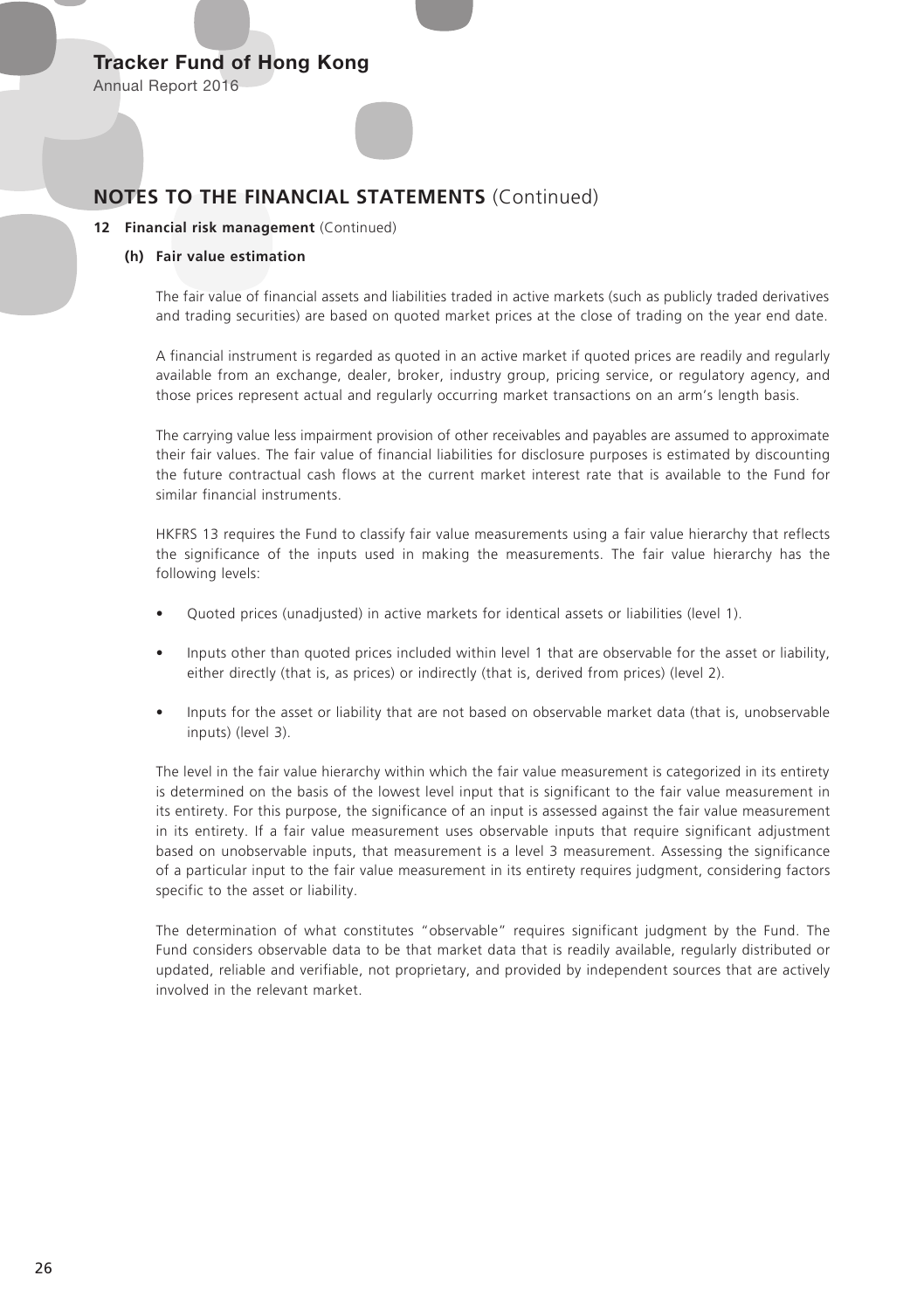Annual Report 2016

### **NOTES TO THE FINANCIAL STATEMENTS** (Continued)

#### **12 Financial risk management** (Continued)

#### **(h) Fair value estimation** (Continued)

The following table analyses within the fair value hierarchy the Fund's investments (by class) measured at fair value at 31st December 2016 and 2015.

All fair value measurements disclosed are recurring fair value measurements.

|                                       | Level 1<br>HK\$ | Level 2<br>HK\$ | Level 3<br>HK\$ | Total<br>HK\$     |
|---------------------------------------|-----------------|-----------------|-----------------|-------------------|
| At 31st December 2016<br>Assets       |                 |                 |                 |                   |
| Financial assets held for<br>trading: |                 |                 |                 |                   |
| - Equity securities                   | 80,326,608,461  |                 |                 | 80,326,608,461    |
|                                       | Level 1<br>HK\$ | Level 2<br>HK\$ | Level 3<br>HK\$ | Total<br>HK\$     |
| At 31st December 2015<br>Assets       |                 |                 |                 |                   |
| Financial assets held for<br>trading: |                 |                 |                 |                   |
| - Equity securities                   | 72,147,175,736  |                 |                 | 72, 147, 175, 736 |

Investments whose values are based on quoted market prices in active markets, and therefore classified within level 1, include active listed equities. The Fund does not adjust the quoted price for these instruments.

Financial instruments that trade in markets that are not considered to be active but are valued based on quoted market prices, dealer quotations or alternative pricing sources supported by observable inputs are classified within level 2. As of 31st December 2016 and 2015, the Fund did not hold any investments classified in level 2.

Investments classified within level 3 have significant unobservable inputs, as they trade infrequently. As of 31st December 2016 and 2015, the Fund did not hold any investments classified in level 3.

For the years ended 31st December 2016 and 2015, there were no transfers of financial instruments between levels.

The assets and liabilities included in the Statement of Net Assets except investments are carried at amortized cost; their carrying values are a reasonable approximation of fair value.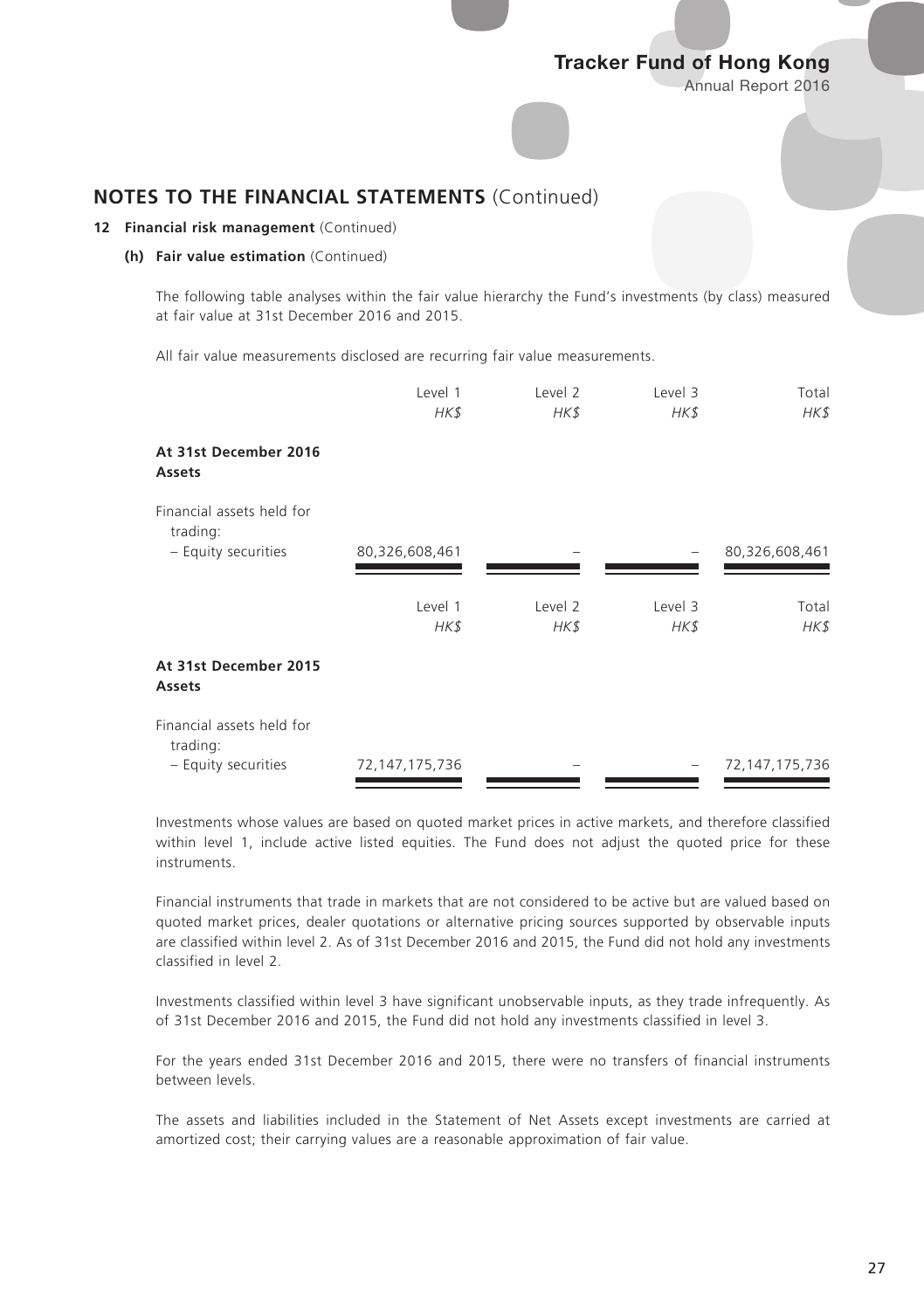Annual Report 2016

### **NOTES TO THE FINANCIAL STATEMENTS** (Continued)

#### **13 Distributions**

|                                                                                                                                                              | 2016<br>HK\$  | 2015<br>HK\$  |
|--------------------------------------------------------------------------------------------------------------------------------------------------------------|---------------|---------------|
| Interim distribution<br>- HK\$0.18 on 2,726,992,500 units paid on 29th May 2015<br>- HK\$0.16 on 3,470,992,500 units paid on 30th May 2016                   | 555,358,800   | 490,858,650   |
| Final distribution<br>$-$ HK\$0.63 on 3,155,992,500 units paid on 27th November<br>2015<br>$-$ HK\$0.62 on 3,396,992,500 units paid on 30th November<br>2016 | 2,106,135,350 | 1,988,275,275 |
| Total distributions                                                                                                                                          | 2,661,494,150 | 2,479,133,925 |

#### **14 Segment information**

The Manager makes the strategic resource allocations on behalf of the Fund. The Fund has determined the operating segments based on the reports reviewed by the Manager, which are used to make strategic decisions.

The Manager is responsible for the Fund's entire portfolio and considers the business to have a single operating segment. The objective of the Fund is to track the performance of its index and invests in substantially all the index constituents with security weight and industry weight that are closely aligned with the characteristics of the tracked index.

The Fund trades in the constituent shares of the Hang Seng Index with the objective to provide investment results that closely correspond to the performance of the Index.

The internal reporting provided to the Manager for the Fund's assets, liabilities and performance is prepared on a consistent basis with the measurement and recognition principles of HKFRS.

There were no changes in the reportable segment during the years ended 31st December 2016 and 2015.

The Fund is domiciled in Hong Kong. All of the Fund's income is generated in Hong Kong. Majority of such income is from investments in entities listed in Hong Kong.

The Fund has no assets classified as non-current assets. The Fund has portfolios that closely correspond to the security weight and industry weight of the relevant tracked index. Please refer to note 11 for investment holdings account for more than 10% of the Fund's net assets.

The Fund also has a diversified unitholder population. However, as at 31st December 2016 and 2015, there was one nominee company that held more than 10% of the Fund's net assets. The nominee company's holdings were 89.24% as at 31st December 2016 and 87.87% as at 31st December 2015.

#### **15 Approval of financial statements**

The financial statements were approved by the Trustee and the Manager on 18th April 2017.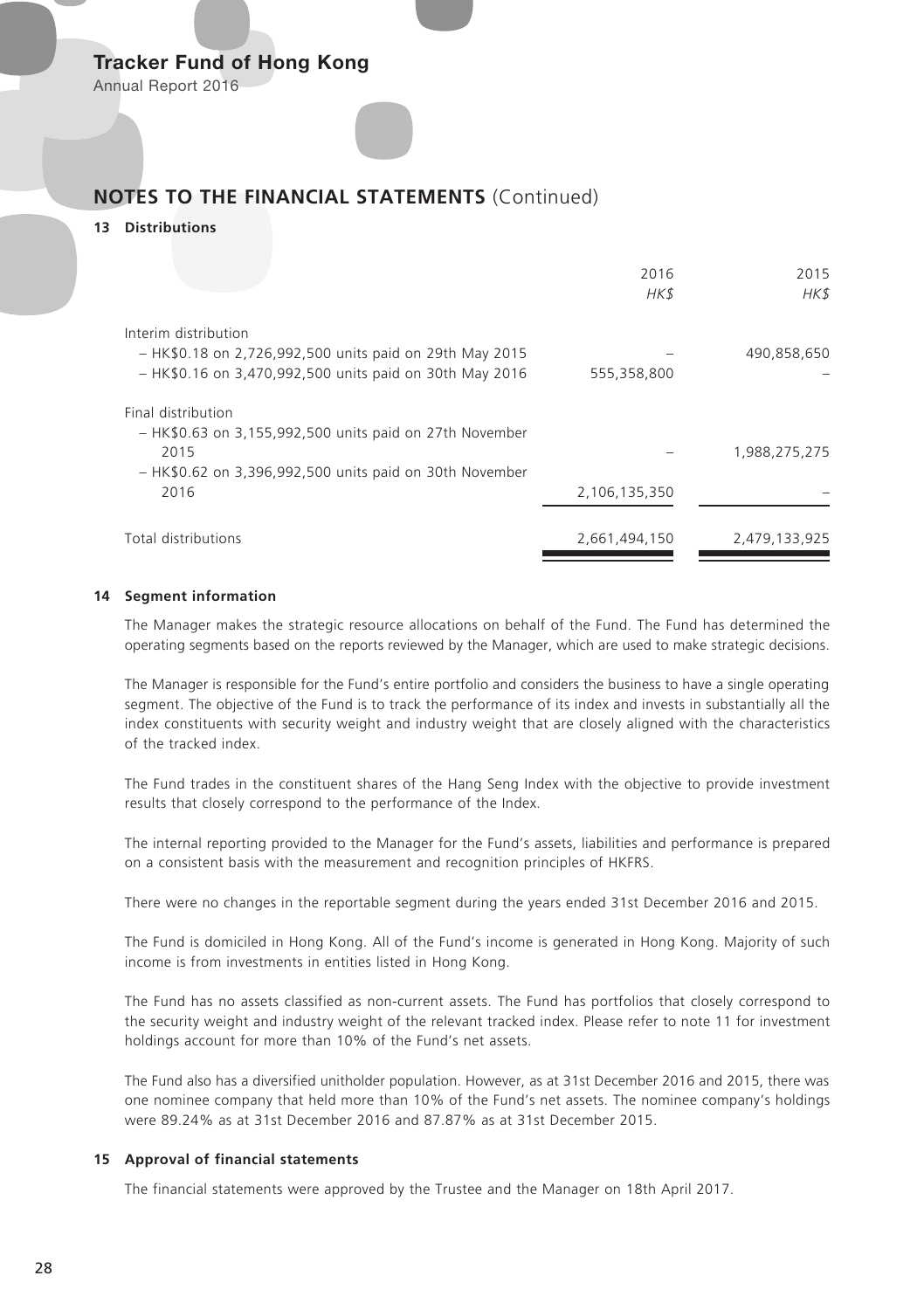Annual Report 2016

### **INVESTMENT PORTFOLIO (UNAUDITED)**

*AS AT 31ST DECEMBER 2016*

Holdings Fair value

*HK\$*

% of net assets

**Hong Kong**

**Listed investments (99.79%)**

#### **Equities (99.79%)**

#### **Commerce and Industry (36.66%)** AAC Technologies Holding Ltd. <br>Belle International Holdings Ltd. <br>76.484.727 333.473.410 0.41 Belle International Holdings Ltd. <br>
Cathav Pacific Airways Ltd. 13.284.294 135.499.799 0.17 Cathay Pacific Airways Ltd. 13,284,294 135,499,799 0.17<br>China Mengniu Dairy Co. Ltd. 13,0003.829 457.221.205 0.57 China Mengniu Dairy Co. Ltd. 30,603,829 457,221,205 0.57 China Merchants Port Holdings Co. Ltd. <br>
14,839,502 285,512,018 0.35<br>
68.679.060 5.645.418.732 7.01 China Mobile Ltd. 68,679,060 5,645,418,732 7.01<br>China Petroleum & Chemical Corporation 285 037 357 1 567 705 463 196 China Petroleum & Chemical Corporation  $285,037,357$  1,567,705,463 1.96<br>China Shenhua Energy Co. Ltd. 27.908.276 553.460.830 0.69 China Shenhua Energy Co. Ltd. 37,908,276 553,460,830 0.69 China Unicom (Hong Kong) Ltd. 66,768,404 602,918,688 0.75 65,415,876 726,116,224 0.90<br>30.199.058 2.654.497.198 3.30 CK Hutchison Holdings Ltd. 30,199,058 2,654,497,198 3.30<br>CNOOC Ltd. 30,199,567.618 1.935.805.895 2.40 PO 2.40<br>
COOC 25, 25, 26, 275, 276<br>
COOC 26, 276<br>
COOC 276<br>
COOC 276<br>
COOC 276<br>
COOC 276<br>
COOC 276<br>
COOC 276<br>
COOC 276<br>
COOC 276<br>
COOC 276<br>
COOC 276 Galaxy Entertainment Group Ltd. 26,215,628 886,088,226 1.10 Hengan International Group Co. Ltd. 8,171,250 465,352,688 0.58 Kunlun Energy Co. Ltd. 36,348,425 210,820,865 0.26 Lenovo Group Ltd. 81,848,315 384,687,081 0.48 Li & Fung Ltd. MTR Corporation Ltd. 16,601,802 625,887,935 0.78 PetroChina Co. Ltd. 235,660,716 1,362,118,938 1.69 Sands China Ltd. 27,034,576 911,065,211 1.13 Swire Pacific Ltd. 'A' 5,587,517 413,755,634 0.51 Tencent Holdings Ltd. 42,988,389 8,154,897,393 10.13 Want Want China Holding Ltd. 77,741,989 386,377,685 0.48

29,507,273,435 36.66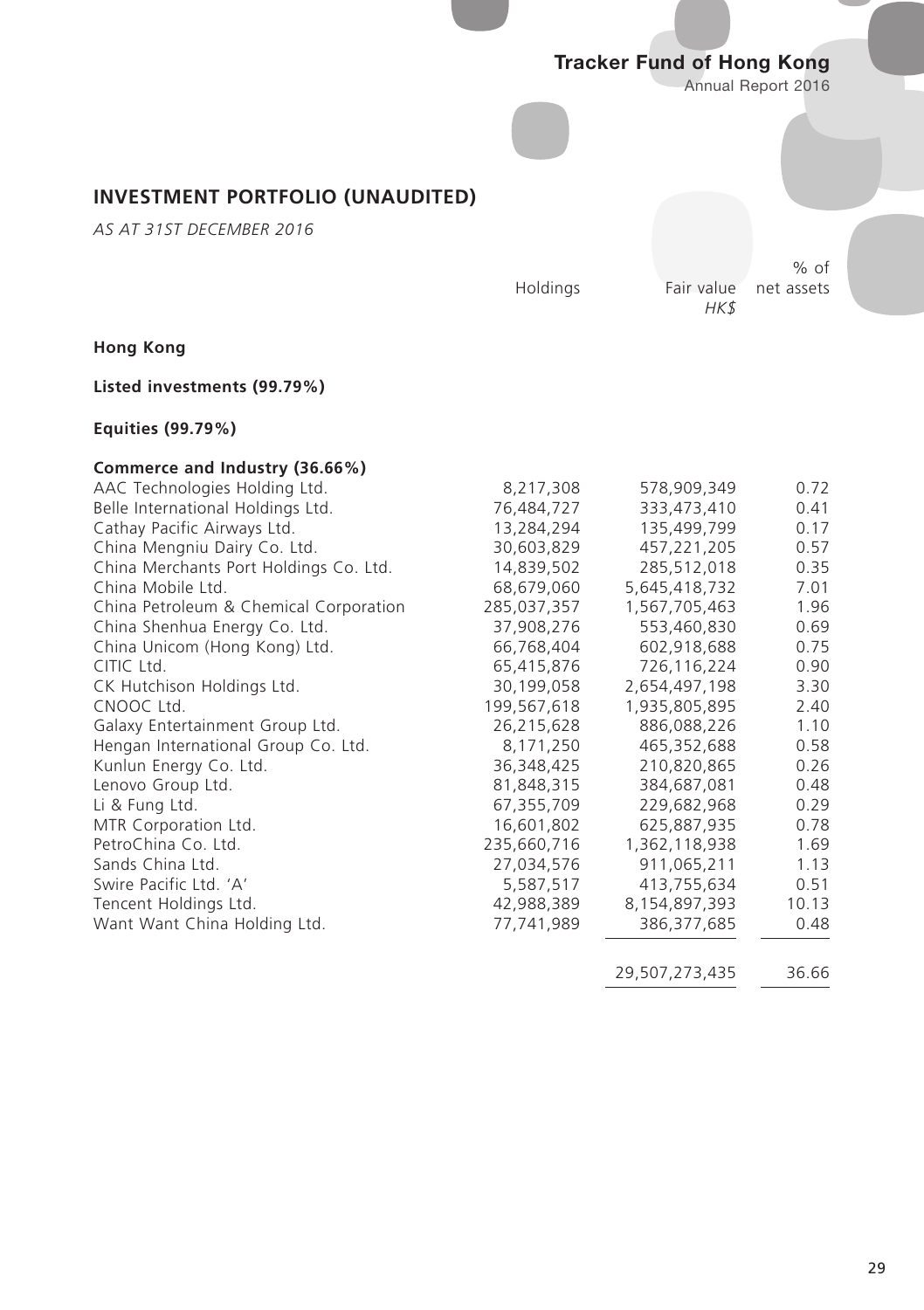Annual Report 2016

# **INVESTMENT PORTFOLIO (UNAUDITED)** (Continued)

*AS AT 31ST DECEMBER 2016*

|                                                                       |                             |                                | % of         |
|-----------------------------------------------------------------------|-----------------------------|--------------------------------|--------------|
|                                                                       | Holdings                    | Fair value<br>HK\$             | net assets   |
| Finance (47.50%)                                                      |                             |                                |              |
| AIA Group Ltd.                                                        | 134,780,702                 | 5,896,655,712                  | 7.33         |
| Bank of China Ltd.                                                    | 887,994,123                 | 3,054,699,783                  | 3.79         |
| Bank of Communications Co. Ltd.                                       | 97,618,057                  | 547,637,300                    | 0.68         |
| Bank of East Asia Ltd.                                                | 15,056,891                  | 447,189,663                    | 0.56         |
| BOC Hong Kong (Holdings) Ltd.                                         | 41,328,950                  | 1,146,878,363                  | 1.43         |
| China Construction Bank Corporation<br>China Life Insurance Co. Ltd.  | 1,208,262,156<br>83,147,819 | 7,213,325,071<br>1,679,585,944 | 8.96<br>2.09 |
| Hang Seng Bank Ltd.                                                   | 8,541,507                   | 1,232,539,460                  | 1.53         |
| Hong Kong Exchanges and Clearing Ltd.                                 | 13,023,292                  | 2,385,867,094                  | 2.96         |
| HSBC Holdings Plc                                                     | 137, 107, 624               | 8,534,949,594                  | 10.60        |
| Industrial and Commercial Bank of China Ltd.                          | 824,748,072                 | 3,835,078,535                  | 4.76         |
| Ping An Insurance (Group) Co. of China Ltd.                           | 58,266,849                  | 2,260,753,741                  | 2.81         |
|                                                                       |                             |                                |              |
|                                                                       |                             | 38,235,160,260                 | 47.50        |
|                                                                       |                             |                                |              |
| Properties (10.09%)<br>Cheung Kong Property Holdings Ltd.             |                             |                                | 1.78         |
| China Overseas Land & Investment Ltd.                                 | 30,073,774                  | 1,430,007,954<br>880,076,848   | 1.09         |
| China Resources Land Ltd.                                             | 42,826,124<br>30,918,376    | 539,216,477                    | 0.67         |
| Hang Lung Properties Ltd.                                             | 22,944,933                  | 377,214,698                    | 0.47         |
|                                                                       |                             |                                |              |
| Henderson Land Development Co. Ltd.<br>New World Development Co. Ltd. | 12,259,044                  | 505,685,565                    | 0.63<br>0.64 |
| Sino Land Co. Ltd.                                                    | 63,082,923                  | 517,279,969<br>405,501,513     | 0.50         |
|                                                                       | 34,896,860                  |                                | 1.77         |
| Sun Hung Kai Properties Ltd.<br>The Link Real Estate Investment Trust | 14,554,175                  | 1,426,309,150<br>1,256,246,208 | 1.56         |
|                                                                       | 24,925,520                  |                                | 0.98         |
| Wharf (Holdings) Ltd.                                                 | 15,210,361                  | 784,094,110                    |              |
|                                                                       |                             | 8,121,632,492                  | 10.09        |
|                                                                       |                             |                                |              |
| Utilities (5.54%)<br>Cheung Kong Infrastructure Holdings Ltd.         | 7,386,204                   | 455,728,787                    | 0.57         |
| China Resources Power Holdings Co. Ltd.                               | 21,796,892                  | 268,537,709                    | 0.33         |
| CLP Holdings Ltd.                                                     | 21,170,338                  | 1,508,386,583                  | 1.87         |
| Hong Kong and China Gas Co. Ltd.                                      | 85,222,479                  | 1,170,956,862                  | 1.45         |
| Power Assets Holdings Ltd.                                            | 15,492,792                  | 1,058,932,333                  | 1.32         |
|                                                                       |                             |                                |              |
|                                                                       |                             | 4,462,542,274                  | 5.54         |
| <b>Total Listed Equities</b>                                          |                             | 80,326,608,461                 | 99.79        |
|                                                                       |                             |                                |              |
| Total investments, at cost                                            |                             | 84,373,617,356                 |              |
|                                                                       |                             |                                |              |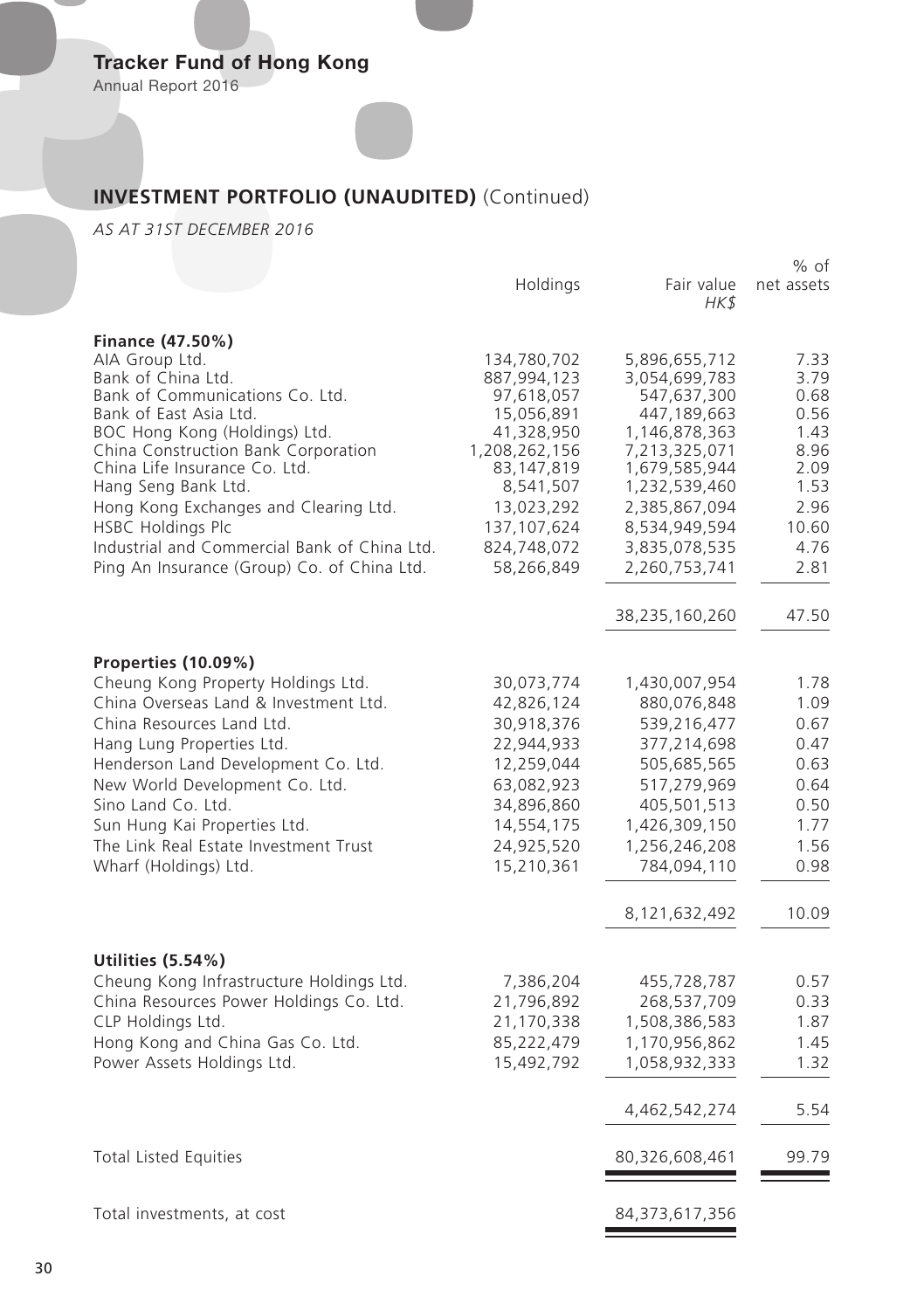Annual Report 2016

# **STATEMENT OF MOVEMENTS IN INVESTMENT PORTFOLIO (UNAUDITED)**

*FOR THE YEAR ENDED 31ST DECEMBER 2016*

|                                                                  | (UNAUDITED)<br>Holdings |              |                |             |
|------------------------------------------------------------------|-------------------------|--------------|----------------|-------------|
|                                                                  | 31.12.2015              | Additions    | Disposals      | 31.12.2016  |
| <b>Hong Kong</b><br><b>Listed investments</b><br><b>Equities</b> |                         |              |                |             |
| <b>Commerce and Industry</b>                                     |                         |              |                |             |
| AAC Technologies Holdings Ltd.                                   |                         | 9,168,032    | (950, 724)     | 8,217,308   |
| Belle International Holdings Ltd.                                | 68,500,654              | 28,139,781   | (20, 155, 708) | 76,484,727  |
| Cathay Pacific Airways Ltd.                                      | 11,980,669              | 4,663,146    | (3,359,521)    | 13,284,294  |
| China Mengniu Dairy Co. Ltd.                                     | 27,876,243              | 11,422,329   | (8,694,743)    | 30,603,829  |
| China Merchants Port Holdings                                    |                         |              |                |             |
| Co. Ltd.                                                         | 13,131,782              | 5,408,032    | (3,700,312)    | 14,839,502  |
| China Mobile Ltd.                                                | 62,360,142              | 25,667,479   | (19,348,561)   | 68,679,060  |
| China Petroleum & Chemical                                       |                         |              |                |             |
| Corporation                                                      | 259,018,012             | 106,402,324  | (80, 382, 979) | 285,037,357 |
| China Resources Beer Holdings                                    |                         |              |                |             |
| Company Ltd.                                                     | 12,248,126              | 1,151,307    | (13, 399, 433) |             |
| China Shenhua Energy Co. Ltd.                                    | 34,503,139              | 14,173,337   | (10, 768, 200) | 37,908,276  |
| China Unicom (Hong Kong) Ltd.                                    | 60,779,448              | 24,967,453   | (18, 978, 497) | 66,768,404  |
| CITIC Ltd.                                                       | 73,832,441              | 25, 153, 369 | (33, 569, 934) | 65,415,876  |
| CK Hutchison Holdings Ltd.                                       | 27,428,885              | 11,267,296   | (8,497,123)    | 30,199,058  |
| CNOOC Ltd.                                                       | 181,308,078             | 74,478,543   | (56, 219, 003) | 199,567,618 |
| Galaxy Entertainment Group Ltd.                                  | 23,775,625              | 9,785,759    | (7, 345, 756)  | 26,215,628  |
| Hengan International Group                                       |                         |              |                |             |
| Co. Ltd.                                                         | 8,079,686               | 11,826,742   | (11, 735, 178) | 8,171,250   |
| Kunlun Energy Co. Ltd.                                           | 32,781,820              | 12,758,335   | (9, 191, 730)  | 36,348,425  |
| Lenovo Group Ltd.                                                | 73,304,539              | 30,112,518   | (21, 568, 742) | 81,848,315  |
| Li & Fung Ltd.                                                   | 59,804,794              | 25,148,190   | (17, 597, 275) | 67,355,709  |
| MTR Corporation Ltd.                                             | 14,845,157              | 6,477,977    | (4, 721, 332)  | 16,601,802  |
| PetroChina Co. Ltd.                                              | 214,201,564             | 87,991,364   | (66, 532, 212) | 235,660,716 |
| Qingin Foodstuffs Group                                          |                         |              |                |             |
| Cayman Co. Ltd.                                                  |                         | 1,736,910    | (1,736,910)    |             |
| Sands China Ltd.                                                 | 24,575,778              | 10,096,757   | (7,637,959)    | 27,034,576  |
| Swire Pacific Ltd. 'A'                                           | 5,973,560               | 2,207,594    | (2,593,637)    | 5,587,517   |
| Tencent Holdings Ltd.                                            | 47,743,667              | 17,974,307   | (22, 729, 585) | 42,988,389  |
| Tingyi (Cayman Islands) Holding                                  |                         |              |                |             |
| Corporation                                                      | 19,763,077              | 4,269,986    | (24, 033, 063) |             |
| Want Want China Holding Ltd.                                     | 73,080,884              | 28,988,995   | (24, 327, 890) | 77,741,989  |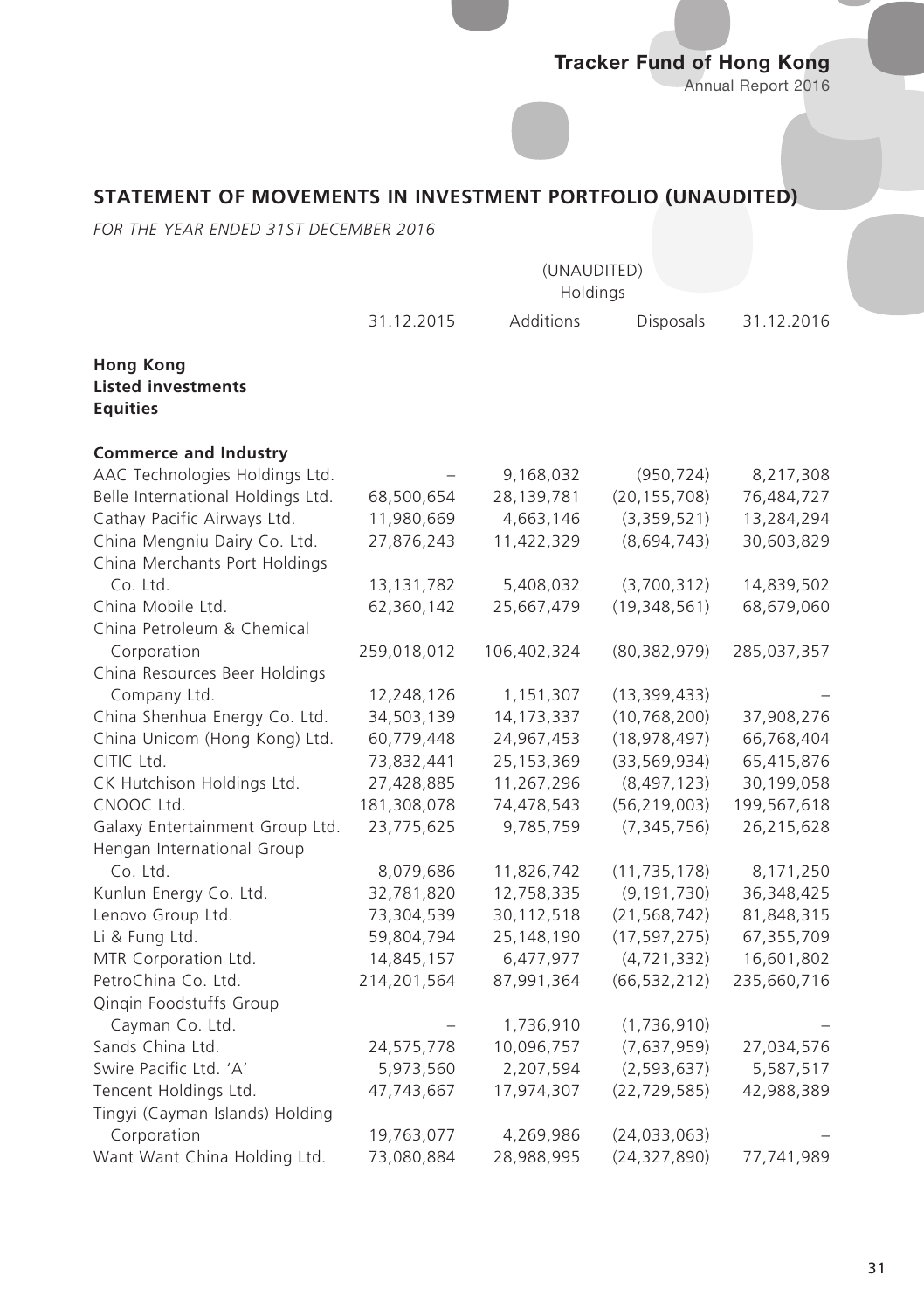Annual Report 2016

# **STATEMENT OF MOVEMENTS IN INVESTMENT PORTFOLIO (UNAUDITED)**

(Continued)

*FOR THE YEAR ENDED 31ST DECEMBER 2016*

|                                                            | (UNAUDITED)<br>Holdings  |                         |                               |                             |
|------------------------------------------------------------|--------------------------|-------------------------|-------------------------------|-----------------------------|
|                                                            | 31.12.2015               | Additions               | <b>Disposals</b>              | 31.12.2016                  |
| <b>Finance</b>                                             |                          |                         |                               |                             |
| AIA Group Ltd.                                             | 122,311,159              | 50,348,053              | (37, 878, 510)                | 134,780,702                 |
| Bank of China Ltd.                                         | 806,505,003              | 331,302,006             | (249, 812, 886)               | 887,994,123                 |
| <b>Bank of Communications</b>                              |                          |                         |                               |                             |
| Co. Ltd.<br>Bank of East Asia Ltd.                         | 88,861,810               | 36,503,337              | (27, 747, 090)                | 97,618,057                  |
| BOC Hong Kong (Holdings) Ltd.                              | 14,746,206<br>37,568,096 | 6,249,652<br>15,432,353 | (5,938,967)<br>(11, 671, 499) | 15,056,891<br>41,328,950    |
| China Construction Bank                                    |                          |                         |                               |                             |
| Corporation                                                | 854,270,441              | 623,492,749             |                               | (269,501,034) 1,208,262,156 |
| China Life Insurance Co. Ltd.                              | 75,544,486               | 31,033,215              | (23, 429, 882)                | 83,147,819                  |
| Hang Seng Bank Ltd.<br>Hong Kong Exchanges and             | 7,763,819                | 3,189,466               | (2,411,778)                   | 8,541,507                   |
| Clearing Ltd.                                              | 11,655,829               | 5,154,159               | (3,786,696)                   | 13,023,292                  |
| <b>HSBC Holdings Plc</b><br>Industrial and Commercial Bank | 117,587,180              | 72,409,697              | (52,889,253)                  | 137, 107, 624               |
| of China Ltd.                                              | 748,979,609              | 307,672,319             | (231, 903, 856)               | 824,748,072                 |
| Ping An Insurance (Group) Co.<br>of China Ltd.             | 52,926,859               | 21,741,799              | (16, 401, 809)                | 58,266,849                  |
| <b>Properties</b>                                          |                          |                         |                               |                             |
| Cheung Kong Property                                       |                          |                         |                               |                             |
| Holdings Ltd.                                              | 27,428,926               | 11,245,740              | (8,600,892)                   | 30,073,774                  |
| China Overseas Land &                                      |                          |                         |                               |                             |
| Investment Ltd.                                            | 40,042,497               | 16,404,662              | (13,621,035)                  | 42,826,124                  |
| China Resources Land Ltd.                                  | 28,145,905               | 11,562,536              | (8,790,065)                   | 30,918,376                  |
| Hang Lung Properties Ltd.                                  | 22,739,297               | 8,330,959               | (8, 125, 323)                 | 22,944,933                  |
| Henderson Land Development                                 |                          |                         |                               |                             |
| Co. Ltd.                                                   | 10,066,594               | 6,661,495               | (4,469,045)                   | 12,259,044                  |
| New World Development                                      |                          |                         |                               |                             |
| Co. Ltd.                                                   | 54,803,974               | 27,521,118              | (19, 242, 169)                | 63,082,923                  |
| Sino Land Co. Ltd.<br>Sun Hung Kai Properties Ltd.         | 30,884,149               | 13,107,838<br>5,713,902 | (9,095,127)<br>(5,762,425)    | 34,896,860<br>14,554,175    |
| The Link Real Estate Investment                            | 14,602,698               |                         |                               |                             |
| Trust                                                      | 22,899,111               | 9,295,604               | (7, 269, 195)                 | 24,925,520                  |
| Wharf (Holdings) Ltd.                                      | 13,847,714               | 7,008,984               | (5,646,337)                   | 15,210,361                  |
| <b>Utilities</b>                                           |                          |                         |                               |                             |
| Cheung Kong Infrastructure                                 |                          |                         |                               |                             |
| Holdings Ltd.                                              |                          | 9,173,372               | (1, 787, 168)                 | 7,386,204                   |
| China Resources Power Holdings                             |                          |                         |                               |                             |
| Co. Ltd.                                                   | 19,490,745               | 8,017,201               | (5,711,054)                   | 21,796,892                  |
| CLP Holdings Ltd.                                          | 19,236,787               | 7,902,673               | (5,969,122)                   | 21,170,338                  |
| Hong Kong and China Gas<br>Co. Ltd.                        | 70,427,343               | 38,240,810              | (23, 445, 674)                | 85,222,479                  |
| Power Assets Holdings Ltd.                                 | 14,084,061               | 5,785,563               | (4,376,832)                   | 15,492,792                  |
|                                                            |                          |                         |                               |                             |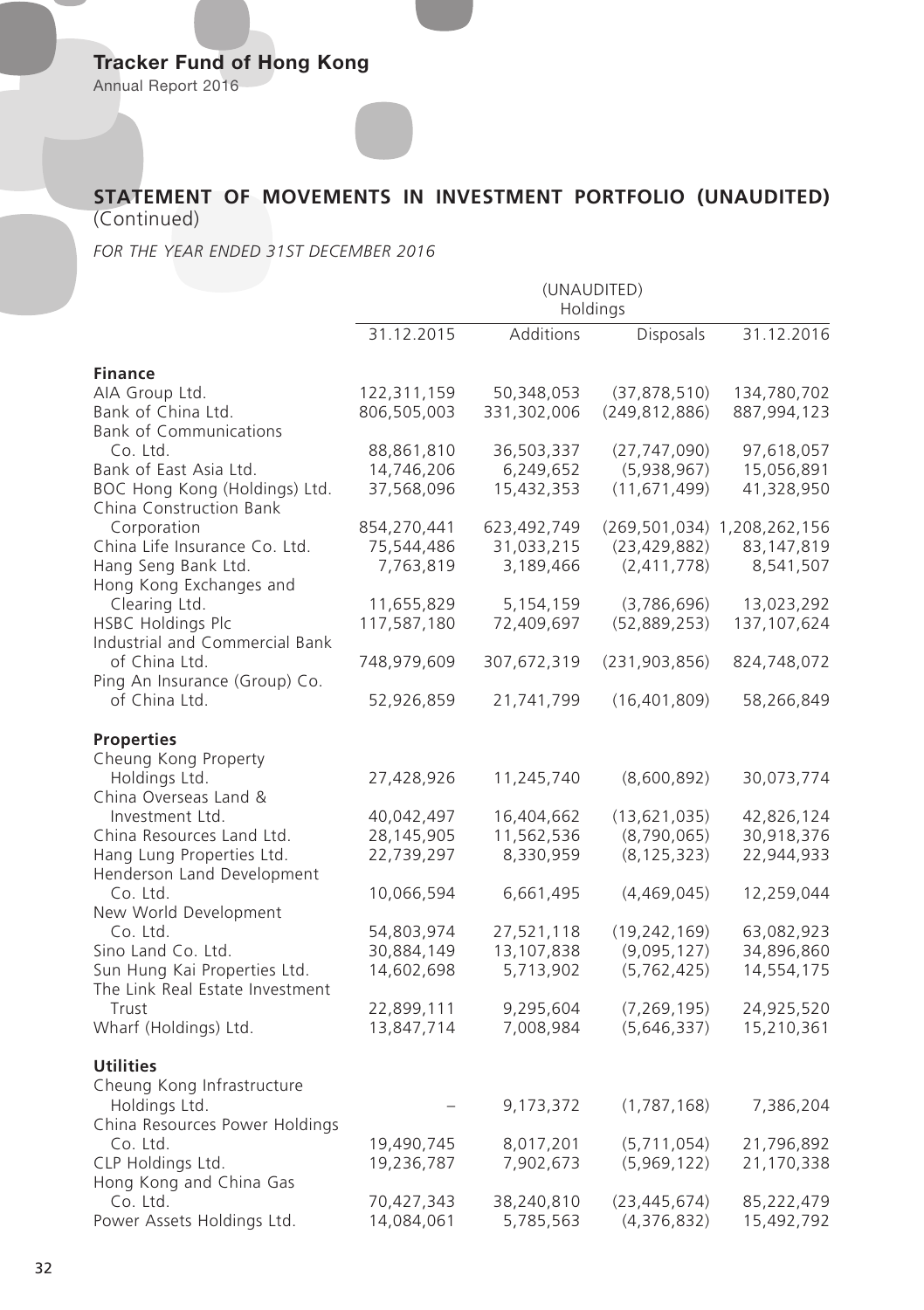Annual Report 2016

### **PERFORMANCE RECORD (UNAUDITED)**

### **Net asset values**

|                                | Net asset value<br>per unit<br>HK\$ | Net asset value<br>of the Fund<br>HK\$ |
|--------------------------------|-------------------------------------|----------------------------------------|
| At end of financial year dated |                                     |                                        |
| 31st December 2014             | 23.84                               | 62,418,500,671                         |
| 31st December 2015             | 22.11                               | 72.386.721.042                         |
| 31st December 2016             | 22.16                               | 80.499.498.290                         |

#### **Highest and lowest net asset value per unit for the past 10 years**

|                        | Highest net asset<br>value per unit<br>HK\$ | Lowest net asset<br>value per unit<br>HK\$ |
|------------------------|---------------------------------------------|--------------------------------------------|
| Financial period ended |                                             |                                            |
| 31st December 2007     | 32.17                                       | 18.82                                      |
| 31st December 2008     | 27.78                                       | 11.51                                      |
| 31st December 2009     | 23.07                                       | 11.49                                      |
| 31st December 2010     | 25.08                                       | 19.28                                      |
| 31st December 2011     | 24.62                                       | 16.83                                      |
| 31st December 2012     | 22.86                                       | 18.50                                      |
| 31st December 2013     | 24.23                                       | 20.34                                      |
| 31st December 2014     | 26.11                                       | 21.44                                      |
| 31st December 2015     | 28.83                                       | 21.24                                      |
| 31st December 2016     | 24.80                                       | 18.50                                      |

### **Fund Performance**

During the year ended 31st December 2016, the Hang Seng Index increased by 0.39% (2015: decrease 7.16%), while the net asset value per unit of the Fund increased by 0.25% (2015: decrease 7.26%).

### **Ongoing charge**

Financial year ended 31st December 2016 0.10%\*

\* The ongoing charges figure is calculated by adding the applicable charges and payments deducted from the assets of Tracker Fund of Hong Kong ("TraHK") and then dividing by TraHK's average net asset value for the financial year.